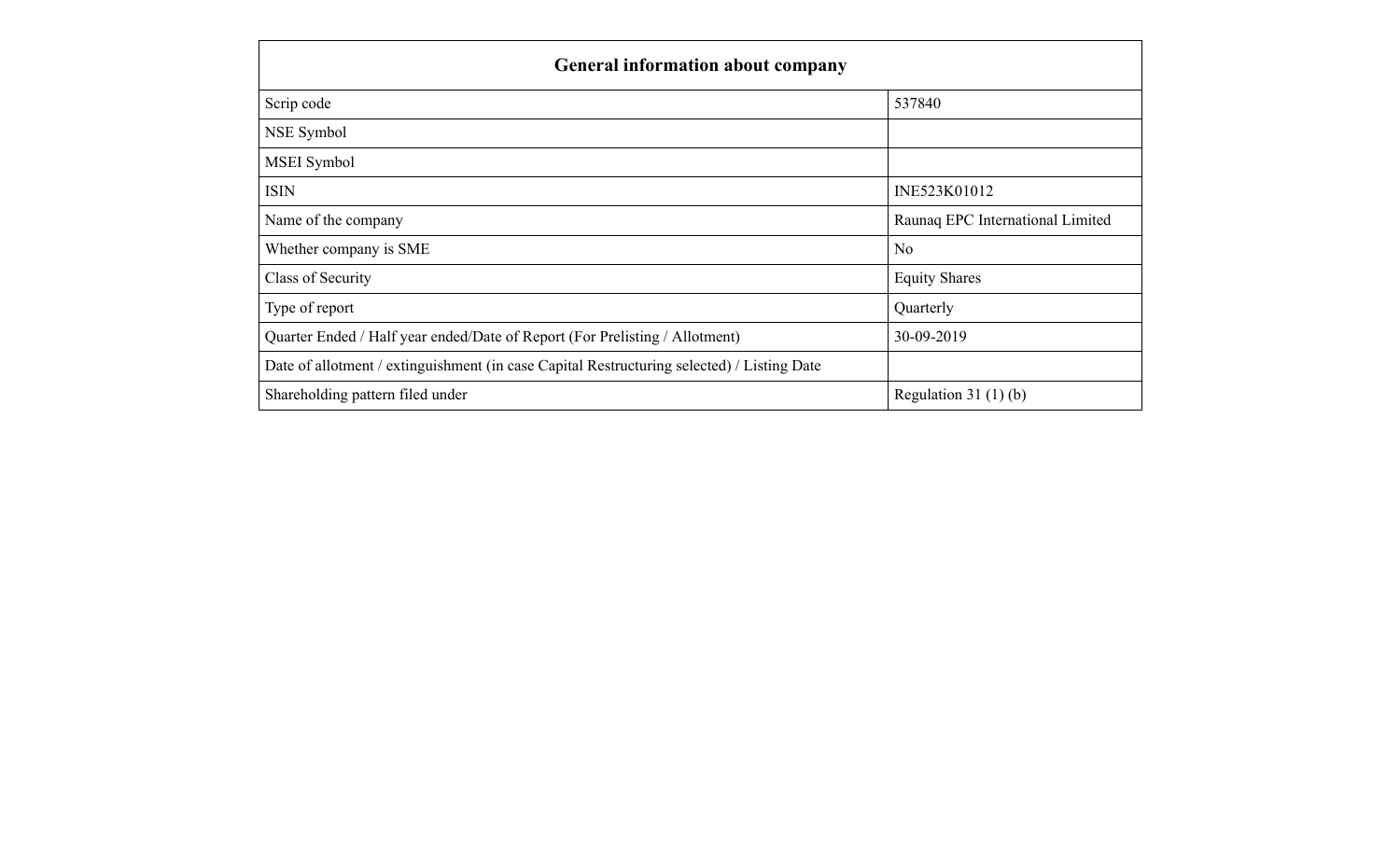|            | <b>Declaration</b>                                                                        |                |                                |                       |                             |  |  |  |
|------------|-------------------------------------------------------------------------------------------|----------------|--------------------------------|-----------------------|-----------------------------|--|--|--|
| Sr.<br>No. | Particular                                                                                | Yes/No         | Promoter and<br>Promoter Group | Public<br>shareholder | Non Promoter-<br>Non Public |  |  |  |
|            | Whether the Listed Entity has issued any partly paid up shares?                           | N <sub>0</sub> | N <sub>0</sub>                 | N <sub>0</sub>        | No                          |  |  |  |
| 2          | Whether the Listed Entity has issued any Convertible Securities                           | No             | N <sub>0</sub>                 | N <sub>0</sub>        | N <sub>0</sub>              |  |  |  |
| 3          | Whether the Listed Entity has issued any Warrants?                                        | No.            | N <sub>0</sub>                 | No                    | N <sub>o</sub>              |  |  |  |
| 4          | Whether the Listed Entity has any shares against which<br>depository receipts are issued? | N <sub>0</sub> | N <sub>0</sub>                 | N <sub>0</sub>        | N <sub>o</sub>              |  |  |  |
| 5          | Whether the Listed Entity has any shares in locked-in?                                    | N <sub>0</sub> | N <sub>o</sub>                 | No                    | N <sub>o</sub>              |  |  |  |
| 6          | Whether any shares held by promoters are pledge or otherwise<br>encumbered?               | N <sub>o</sub> | N <sub>0</sub>                 |                       |                             |  |  |  |
|            | Whether company has equity shares with differential voting<br>rights?                     | N <sub>0</sub> | N <sub>0</sub>                 | N <sub>0</sub>        | N <sub>0</sub>              |  |  |  |
| 8          | Whether the listed entity has any significant beneficial owner?                           | Yes            |                                |                       |                             |  |  |  |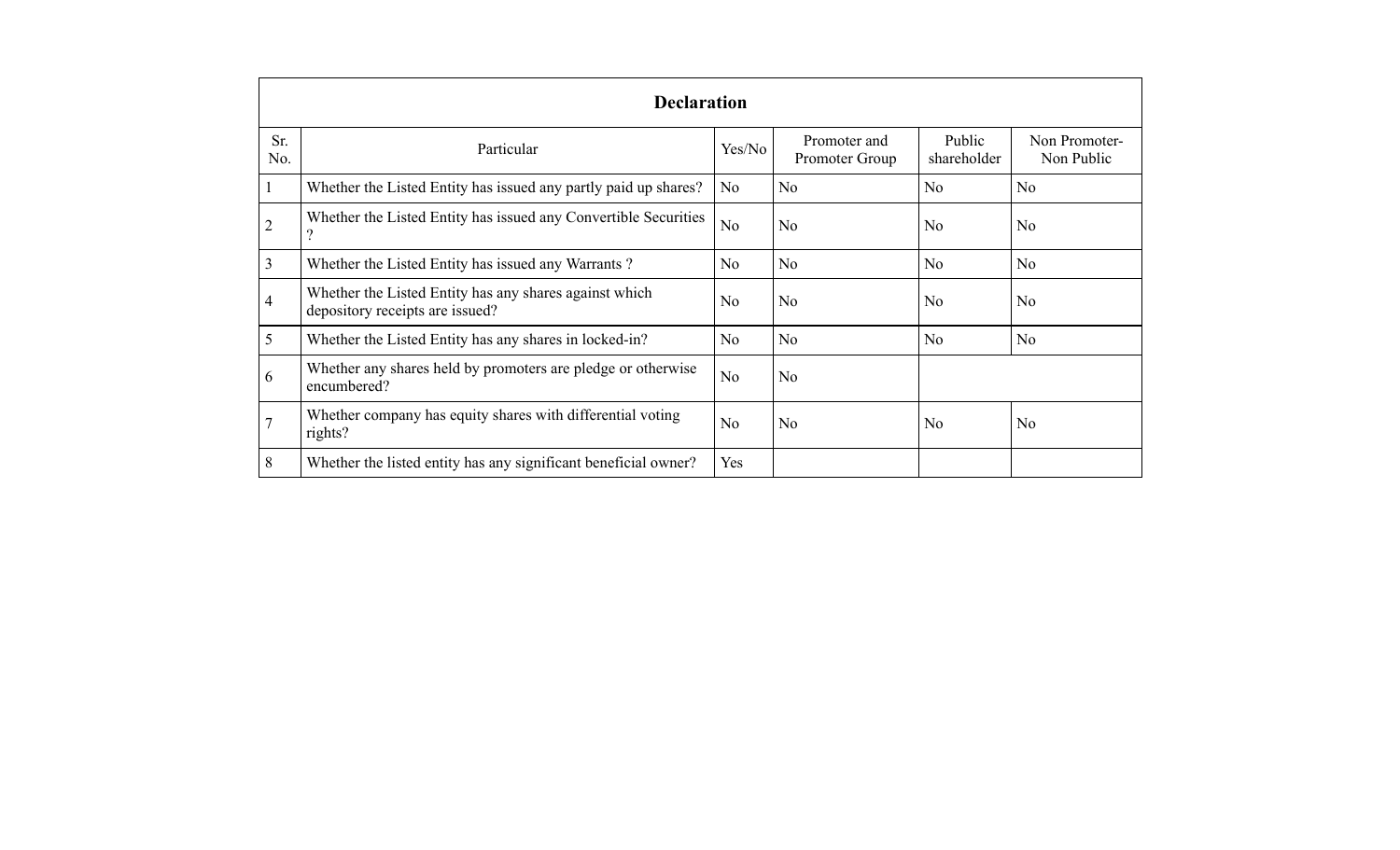|                 |                                                |              |                       |                            |                          |                          | <b>Table I - Summary Statement holding of specified securities</b>         |                                                                  |               |                           |                                   |
|-----------------|------------------------------------------------|--------------|-----------------------|----------------------------|--------------------------|--------------------------|----------------------------------------------------------------------------|------------------------------------------------------------------|---------------|---------------------------|-----------------------------------|
|                 | Category                                       | Nos. Of      | No. of<br>fully paid  | No. Of<br>Partly           | No. Of<br>shares         | Total nos.<br>shares     | Shareholding as a<br>% of total no. of                                     | Number of Voting Rights held in each<br>class of securities (IX) |               |                           |                                   |
| Category<br>(I) | of<br>shareholder                              | shareholders | up equity             | paid-up<br>equity          | underlying<br>Depository | held (VII)               | shares (calculated<br>as per SCRR, 1957)<br>(VIII) As a % of<br>$(A+B+C2)$ |                                                                  |               | No of Voting (XIV) Rights | Total as a<br>$%$ of<br>$(A+B+C)$ |
|                 | (II)                                           | (III)        | shares<br>held $(IV)$ | shares<br>$\text{held}(V)$ | Receipts<br>(VI)         | $= (IV) +$<br>$(V)+(VI)$ |                                                                            | Class<br>eg: $X$                                                 | Class<br>eg:y | Total                     |                                   |
| (A)             | Promoter<br>$\&$<br>Promoter<br>Group          | 4            | 1747955               |                            |                          | 1747955                  | 52.28                                                                      | 1747955                                                          |               | 1747955                   | 52.28                             |
| (B)             | Public                                         | 2075         | 1595288               |                            |                          | 1595288                  | 47.72                                                                      | 1595288                                                          |               | 1595288                   | 47.72                             |
| (C)             | Non<br>Promoter-<br>Non Public                 |              |                       |                            |                          |                          |                                                                            |                                                                  |               |                           |                                   |
| (C1)            | <b>Shares</b><br>underlying<br><b>DRs</b>      |              |                       |                            |                          |                          |                                                                            |                                                                  |               |                           |                                   |
| (C2)            | Shares held<br>by<br>Employee<br><b>Trusts</b> |              |                       |                            |                          |                          |                                                                            |                                                                  |               |                           |                                   |
|                 | Total                                          | 2079         | 3343243               |                            |                          | 3343243                  | 100                                                                        | 3343243                                                          |               | 3343243                   | 100                               |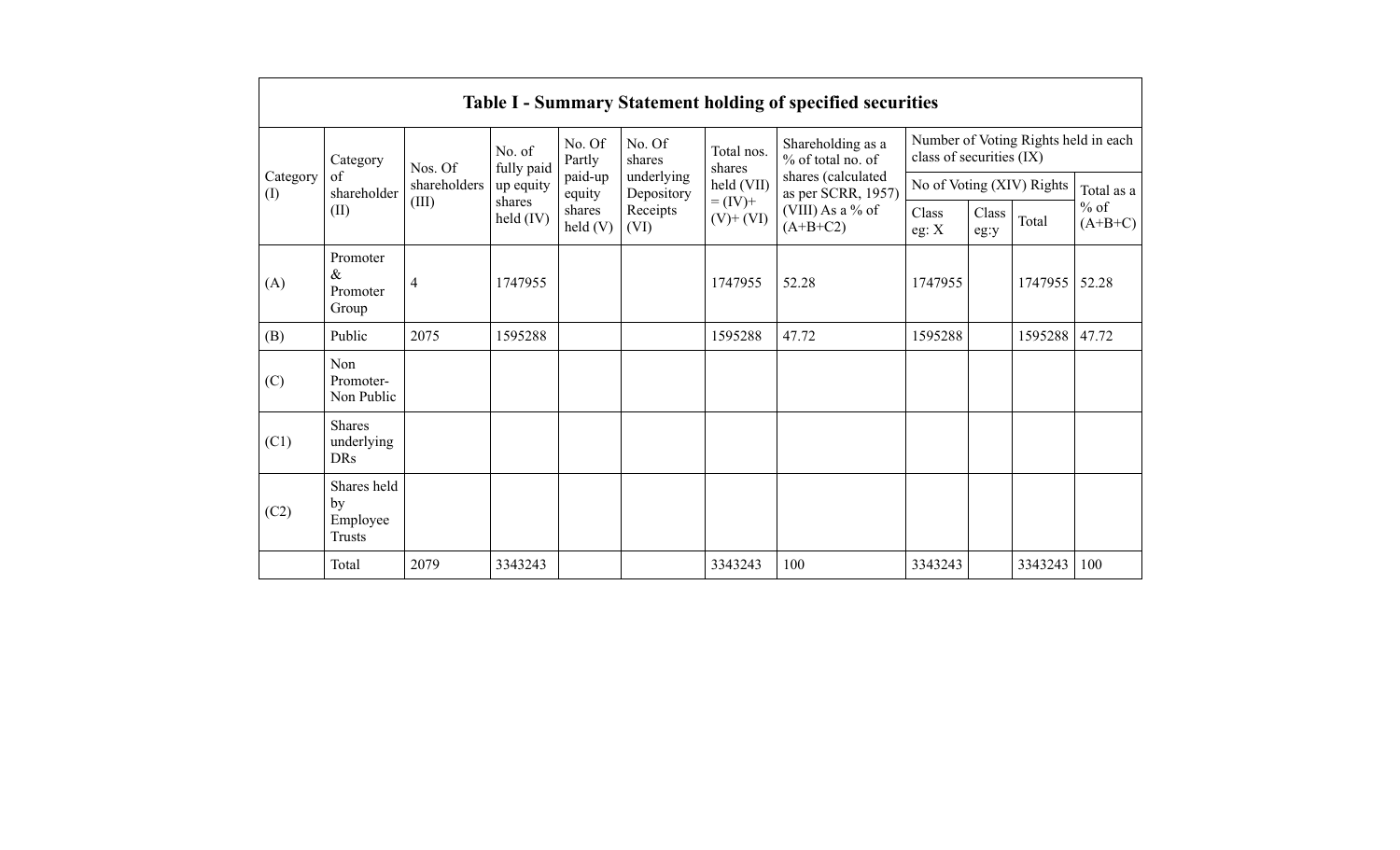|          |                                                                                                                                                                                                                |                                                  |                                        |                                                  | <b>Table I - Summary Statement holding of specified securities</b>                         |                                                    |                                                  |            |                                                         |                                |
|----------|----------------------------------------------------------------------------------------------------------------------------------------------------------------------------------------------------------------|--------------------------------------------------|----------------------------------------|--------------------------------------------------|--------------------------------------------------------------------------------------------|----------------------------------------------------|--------------------------------------------------|------------|---------------------------------------------------------|--------------------------------|
| Category | No. Of Shares<br>No. Of<br>assuming full<br>No. of<br>Underlying<br><b>Shares</b><br>conversion of<br><b>Shares</b><br>Outstanding<br>Category<br>Underlying<br>Underlying<br>convertible<br>of<br>Outstanding | Shareholding, as a %<br>convertible securities ( | Number of<br>Locked in<br>shares (XII) |                                                  | <b>Shares</b><br>(XIII)                                                                    | Number of<br>pledged or<br>otherwise<br>encumbered | Number of<br>equity shares<br>held in            |            |                                                         |                                |
| (I)      | shareholder<br>(II)                                                                                                                                                                                            | convertible<br>securities<br>(X)                 | Outstanding<br>Warrants<br>$(X_i)$     | securities and<br>No. Of<br>Warrants (Xi)<br>(a) | as a percentage of<br>diluted share capital)<br>$(XI) = (VII)+(X) As a %$<br>of $(A+B+C2)$ | No.<br>(a)                                         | As a<br>$%$ of<br>total<br>Shares<br>held<br>(b) | No.<br>(a) | As a<br>$%$ of<br>total<br><b>Shares</b><br>held<br>(b) | dematerialized<br>form $(XIV)$ |
| (A)      | Promoter<br>$\&$<br>Promoter<br>Group                                                                                                                                                                          |                                                  |                                        |                                                  | 52.28                                                                                      |                                                    |                                                  |            |                                                         | 1728020                        |
| (B)      | Public                                                                                                                                                                                                         |                                                  |                                        |                                                  | 47.72                                                                                      |                                                    |                                                  |            |                                                         | 1372723                        |
| (C)      | Non<br>Promoter-<br>Non Public                                                                                                                                                                                 |                                                  |                                        |                                                  |                                                                                            |                                                    |                                                  |            |                                                         |                                |
| (C1)     | <b>Shares</b><br>underlying<br><b>DRs</b>                                                                                                                                                                      |                                                  |                                        |                                                  |                                                                                            |                                                    |                                                  |            |                                                         |                                |
| (C2)     | Shares held<br>by<br>Employee<br><b>Trusts</b>                                                                                                                                                                 |                                                  |                                        |                                                  |                                                                                            |                                                    |                                                  |            |                                                         |                                |
|          | Total                                                                                                                                                                                                          |                                                  |                                        |                                                  | 100                                                                                        |                                                    |                                                  |            |                                                         | 3100743                        |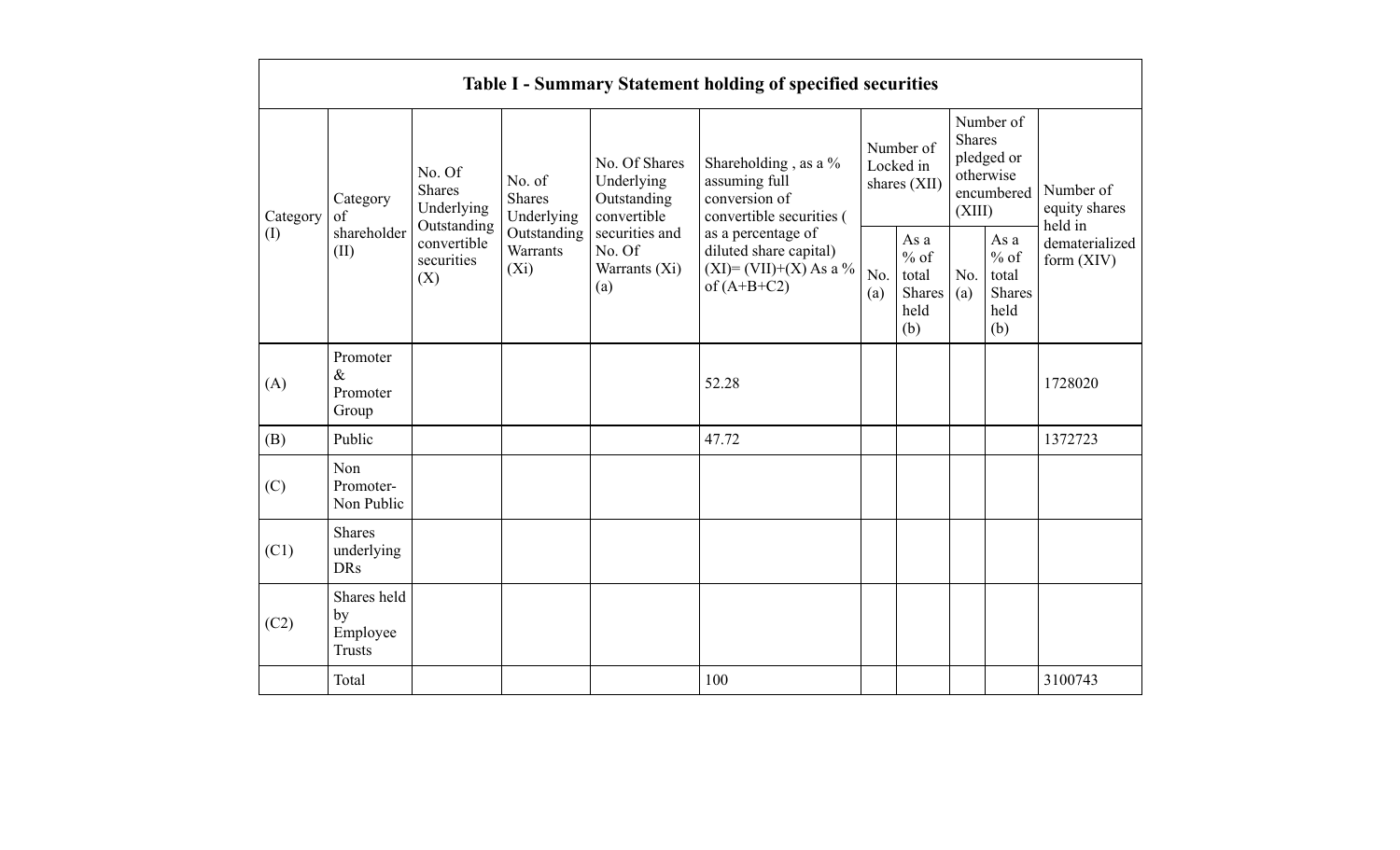|                                                                                             |                                                                                      |                         | No. of<br>fully        | No. Of<br>Partly<br>paid-       | No. Of<br>shares               | Total<br>nos.<br>shares     | Shareholding<br>as a % of total<br>no. of shares |                           |               | Number of Voting Rights held in<br>each class of securities (IX) | Total                                   |
|---------------------------------------------------------------------------------------------|--------------------------------------------------------------------------------------|-------------------------|------------------------|---------------------------------|--------------------------------|-----------------------------|--------------------------------------------------|---------------------------|---------------|------------------------------------------------------------------|-----------------------------------------|
| Sr.                                                                                         | Category & Name<br>of the Shareholders                                               | Nos. Of<br>shareholders | paid up<br>equity      | up                              | underlying                     | held<br>$(VII) =$           | (calculated as<br>per SCRR,                      | No of Voting (XIV) Rights |               |                                                                  | as a $\%$                               |
|                                                                                             | $\rm (I)$                                                                            | (III)                   | shares<br>held<br>(IV) | equity<br>shares<br>held<br>(V) | Depository<br>Receipts<br>(VI) | $(IV)$ +<br>$(V)$ +<br>(VI) | 1957) (VIII) As<br>a % of<br>$(A+B+C2)$          | Class<br>eg: $\mathbf{X}$ | Class<br>eg:y | Total                                                            | $\sigma f$<br>Total<br>Voting<br>rights |
| A                                                                                           | Table II - Statement showing shareholding pattern of the Promoter and Promoter Group |                         |                        |                                 |                                |                             |                                                  |                           |               |                                                                  |                                         |
| (1)                                                                                         | Indian                                                                               |                         |                        |                                 |                                |                             |                                                  |                           |               |                                                                  |                                         |
| (a)                                                                                         | Individuals/Hindu<br>undivided Family                                                | $\overline{2}$          | 1486630                |                                 |                                | 1486630                     | 44.47                                            | 1486630                   |               | 1486630 44.47                                                    |                                         |
| (d)                                                                                         | Any Other<br>(specify)                                                               | $\overline{2}$          | 261325                 |                                 |                                | 261325                      | 7.82                                             | 261325                    |               | 261325                                                           | 7.82                                    |
| Sub-Total (A)<br>(1)                                                                        |                                                                                      | $\overline{4}$          | 1747955                |                                 |                                | 1747955 52.28               |                                                  | 1747955                   |               | 1747955 52.28                                                    |                                         |
| (2)                                                                                         | Foreign                                                                              |                         |                        |                                 |                                |                             |                                                  |                           |               |                                                                  |                                         |
| Total<br>Shareholding<br>of Promoter<br>and Promoter<br>Group $(A)=$<br>$(A)(1)+(A)$<br>(2) |                                                                                      | $\overline{4}$          | 1747955                |                                 |                                | 1747955 52.28               |                                                  | 1747955                   |               | 1747955 52.28                                                    |                                         |
| $\bf{B}$                                                                                    | Table III - Statement showing shareholding pattern of the Public shareholder         |                         |                        |                                 |                                |                             |                                                  |                           |               |                                                                  |                                         |
| (1)                                                                                         | Institutions                                                                         |                         |                        |                                 |                                |                             |                                                  |                           |               |                                                                  |                                         |
| (f)                                                                                         | Financial<br>Institutions/ Banks                                                     | $\mathbf{1}$            | 130                    |                                 |                                | 130                         | $\overline{0}$                                   | 130                       |               | 130                                                              | $\overline{0}$                          |
| Sub-Total (B)<br>(1)                                                                        |                                                                                      |                         | 130                    |                                 |                                | 130                         | $\boldsymbol{0}$                                 | 130                       |               | 130                                                              | $\boldsymbol{0}$                        |
| (3)                                                                                         | Non-institutions                                                                     |                         |                        |                                 |                                |                             |                                                  |                           |               |                                                                  |                                         |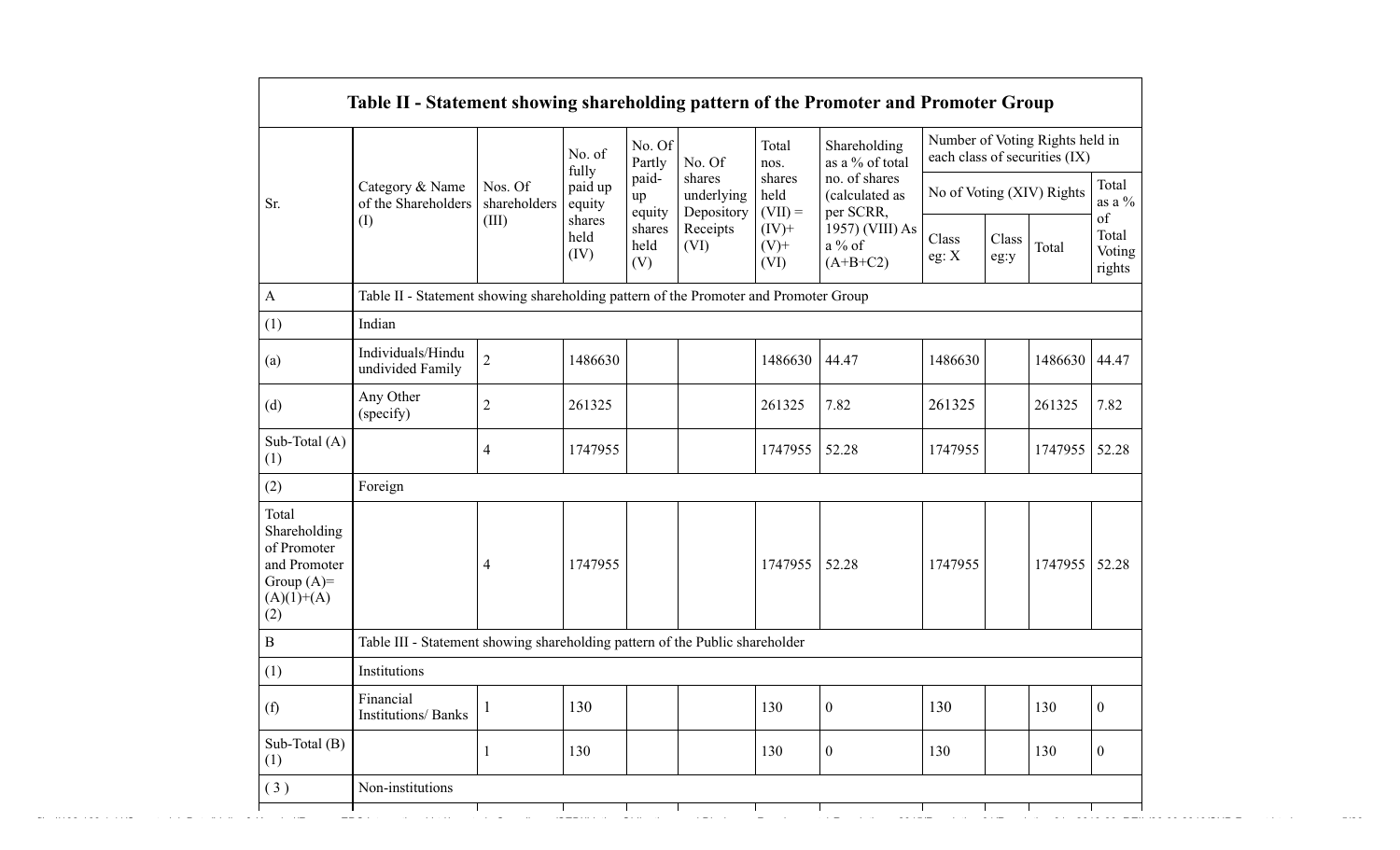| (a(i))                                                                    | Individuals -<br>i.Individual<br>shareholders<br>holding nominal<br>share capital up to<br>Rs. 2 lakhs.             | 1957 | 683429  |  | 683429  | 20.44 | 683429  | 683429  | 20.44 |
|---------------------------------------------------------------------------|---------------------------------------------------------------------------------------------------------------------|------|---------|--|---------|-------|---------|---------|-------|
| (a(ii))                                                                   | Individuals - ii.<br>Individual<br>shareholders<br>holding nominal<br>share capital in<br>excess of Rs. 2<br>lakhs. | 9    | 514012  |  | 514012  | 15.37 | 514012  | 514012  | 15.37 |
| (b)                                                                       | NBFCs registered<br>with RBI                                                                                        |      | 2227    |  | 2227    | 0.07  | 2227    | 2227    | 0.07  |
| (e)                                                                       | Any Other<br>(specify)                                                                                              | 107  | 395490  |  | 395490  | 11.83 | 395490  | 395490  | 11.83 |
| Sub-Total $(B)$<br>(3)                                                    |                                                                                                                     | 2074 | 1595158 |  | 1595158 | 47.71 | 1595158 | 1595158 | 47.71 |
| <b>Total Public</b><br>Shareholding<br>$(B)= (B)(1) +$<br>$(B)(2)+(B)(3)$ |                                                                                                                     | 2075 | 1595288 |  | 1595288 | 47.72 | 1595288 | 1595288 | 47.72 |
| $\overline{C}$                                                            | Table IV - Statement showing shareholding pattern of the Non Promoter- Non Public shareholder                       |      |         |  |         |       |         |         |       |
| Total (<br>$A+B+C2$ )                                                     |                                                                                                                     | 2079 | 3343243 |  | 3343243 | 100   | 3343243 | 3343243 | 100   |
| Total<br>$(A+B+C)$                                                        |                                                                                                                     | 2079 | 3343243 |  | 3343243 | 100   | 3343243 | 3343243 | 100   |

file://192.168.1.11/Secretarial\_Data/Lipika & Kaushal/Raunaq EPC International Ltd/quarterly Compliance/SEBI(Listing Obligations and Disclosure Requirements) Regulations, 2015/Regulation 31/Regulation 31 - 2019-20\_REIL/30.09.2019/SHP Report.html 6/26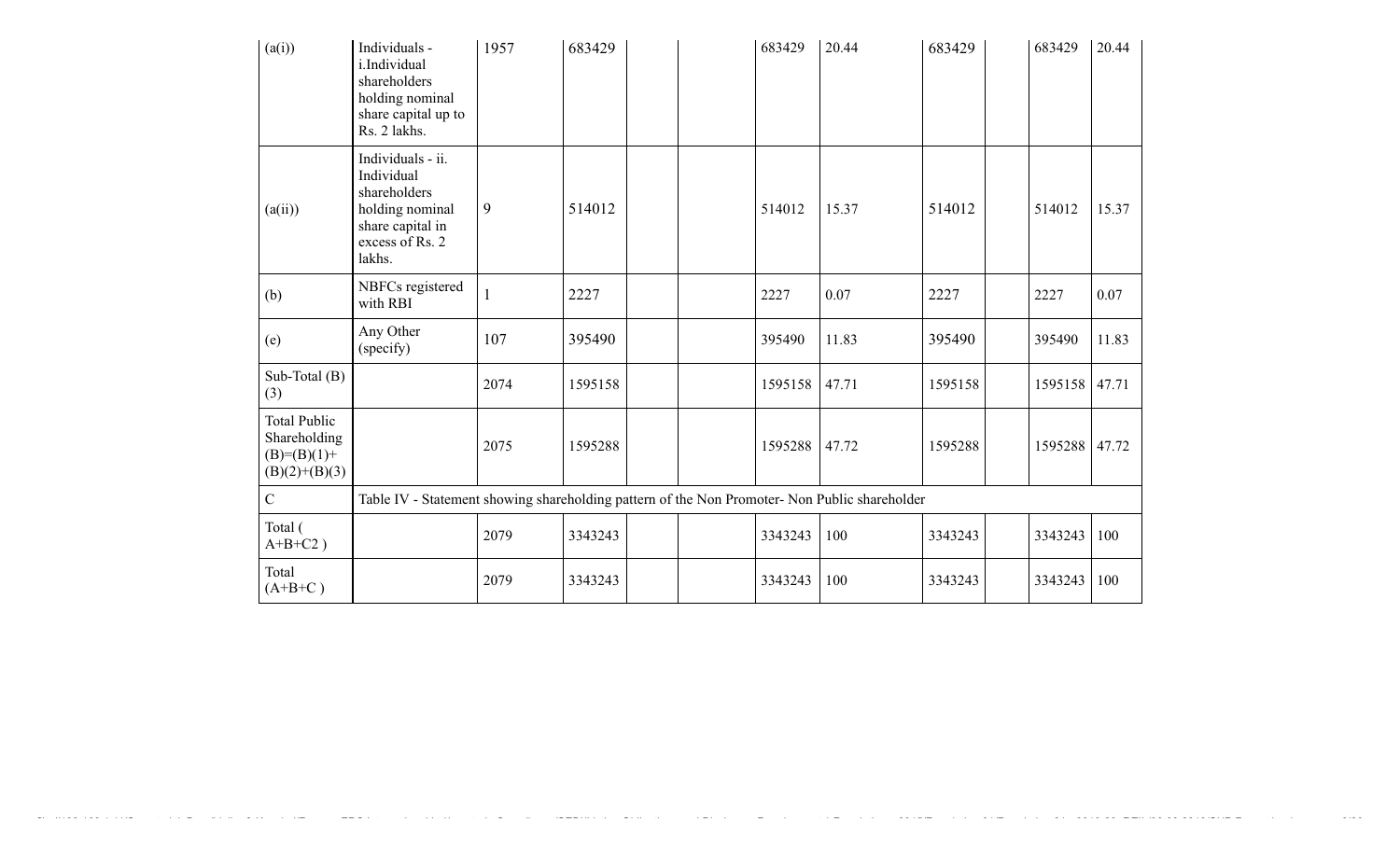|                                                                                         | No. Of<br>Shares<br>Underlying                  | No. of<br>Shares<br>Underlying                                                                                                                                                                                                                                                 | No. Of Shares<br>Underlying<br>Outstanding<br>convertible | Shareholding , as a $\%$<br>assuming full conversion of<br>convertible securities (as a | Number of<br>Locked in<br>shares (XII)            |                                | Number of<br>Shares<br>pledged or<br>otherwise<br>encumbered<br>(XIII) |  | Number of<br>equity shares<br>held in |
|-----------------------------------------------------------------------------------------|-------------------------------------------------|--------------------------------------------------------------------------------------------------------------------------------------------------------------------------------------------------------------------------------------------------------------------------------|-----------------------------------------------------------|-----------------------------------------------------------------------------------------|---------------------------------------------------|--------------------------------|------------------------------------------------------------------------|--|---------------------------------------|
| Sr.                                                                                     | Outstanding<br>convertible<br>securities<br>(X) | percentage of diluted share<br>Outstanding<br>securities and<br>Warrants<br>capital) $(XI) = (VII)+(X) As$<br>No. Of Warrants<br>$(X_i)$<br>a % of $(A+B+C2)$<br>No.<br>(Xi)(a)<br>(a)<br>Table II - Statement showing shareholding pattern of the Promoter and Promoter Group | As a<br>$%$ of<br>total<br>Shares<br>held<br>(b)          | No.<br>(a)                                                                              | As a<br>$\%$ of<br>total<br>Shares<br>held<br>(b) | dematerialized<br>form $(XIV)$ |                                                                        |  |                                       |
| A                                                                                       |                                                 |                                                                                                                                                                                                                                                                                |                                                           |                                                                                         |                                                   |                                |                                                                        |  |                                       |
| (1)                                                                                     | Indian                                          |                                                                                                                                                                                                                                                                                |                                                           |                                                                                         |                                                   |                                |                                                                        |  |                                       |
| (a)                                                                                     |                                                 |                                                                                                                                                                                                                                                                                |                                                           | 44.47                                                                                   |                                                   |                                |                                                                        |  | 1466695                               |
| (d)                                                                                     |                                                 |                                                                                                                                                                                                                                                                                |                                                           | 7.82                                                                                    |                                                   |                                |                                                                        |  | 261325                                |
| Sub-Total (A)<br>(1)                                                                    |                                                 |                                                                                                                                                                                                                                                                                |                                                           | 52.28                                                                                   |                                                   |                                |                                                                        |  | 1728020                               |
| (2)                                                                                     | Foreign                                         |                                                                                                                                                                                                                                                                                |                                                           |                                                                                         |                                                   |                                |                                                                        |  |                                       |
| Total<br>Shareholding<br>of Promoter<br>and Promoter<br>Group $(A)=$<br>$(A)(1)+(A)(2)$ |                                                 |                                                                                                                                                                                                                                                                                |                                                           | 52.28                                                                                   |                                                   |                                |                                                                        |  | 1728020                               |
| $\bf{B}$                                                                                |                                                 |                                                                                                                                                                                                                                                                                |                                                           | Table III - Statement showing shareholding pattern of the Public shareholder            |                                                   |                                |                                                                        |  |                                       |
| (1)                                                                                     | Institutions                                    |                                                                                                                                                                                                                                                                                |                                                           |                                                                                         |                                                   |                                |                                                                        |  |                                       |
| (f)                                                                                     |                                                 |                                                                                                                                                                                                                                                                                |                                                           | $\boldsymbol{0}$                                                                        |                                                   |                                |                                                                        |  | $\boldsymbol{0}$                      |
| Sub-Total (B)<br>(1)                                                                    |                                                 |                                                                                                                                                                                                                                                                                |                                                           | $\boldsymbol{0}$                                                                        |                                                   |                                |                                                                        |  | $\theta$                              |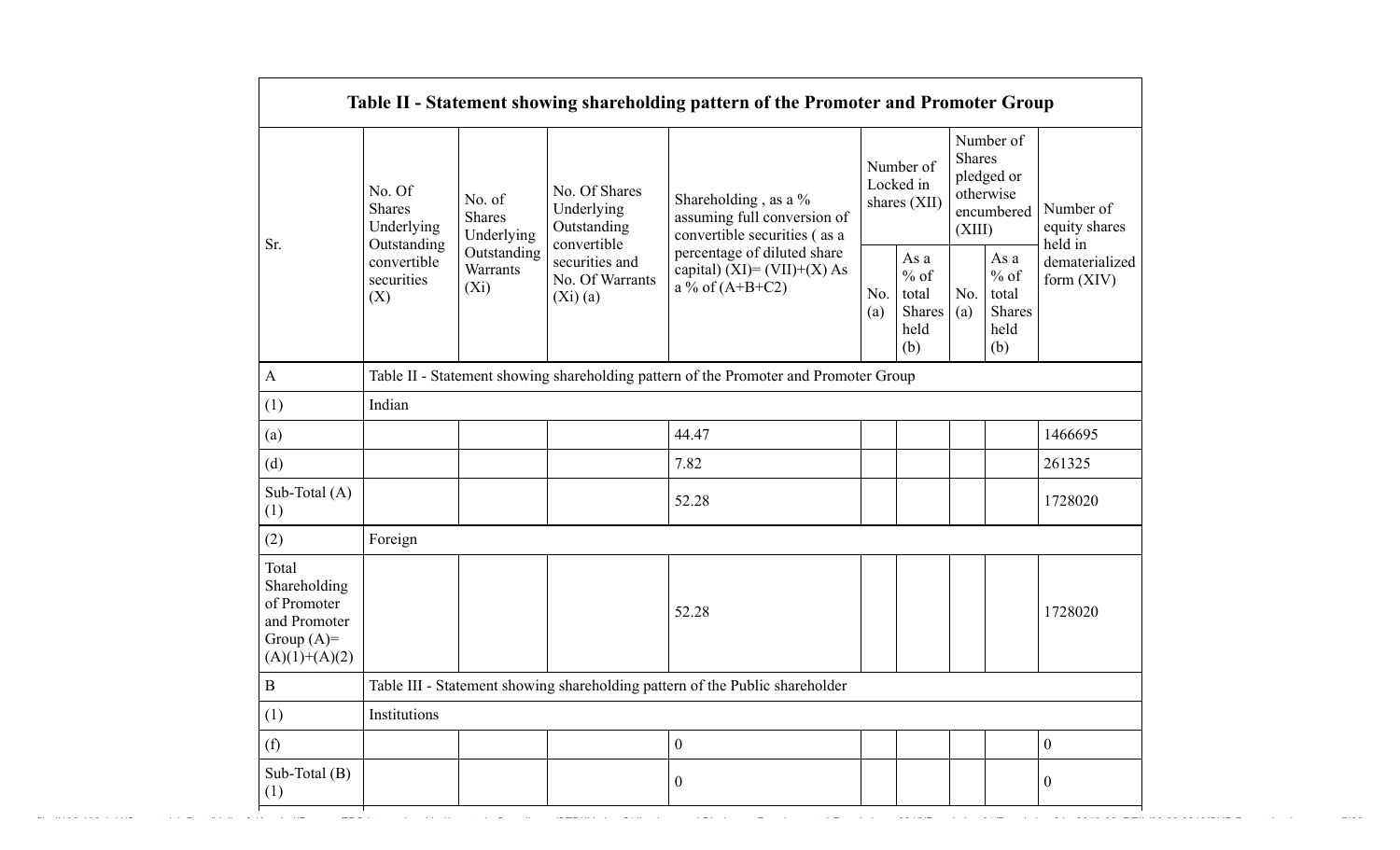| (3)                                                                       | Non-institutions |  |                                                                                               |  |  |         |
|---------------------------------------------------------------------------|------------------|--|-----------------------------------------------------------------------------------------------|--|--|---------|
| (a(i))                                                                    |                  |  | 20.44                                                                                         |  |  | 501561  |
| (a(ii))                                                                   |                  |  | 15.37                                                                                         |  |  | 492137  |
| (b)                                                                       |                  |  | 0.07                                                                                          |  |  | 2227    |
| (e)                                                                       |                  |  | 11.83                                                                                         |  |  | 376798  |
| Sub-Total $(B)$<br>(3)                                                    |                  |  | 47.71                                                                                         |  |  | 1372723 |
| <b>Total Public</b><br>Shareholding<br>$(B)= (B)(1) +$<br>$(B)(2)+(B)(3)$ |                  |  | 47.72                                                                                         |  |  | 1372723 |
| $\mathbf C$                                                               |                  |  | Table IV - Statement showing shareholding pattern of the Non Promoter- Non Public shareholder |  |  |         |
| Total (<br>$A+B+C2$ )                                                     |                  |  | 100                                                                                           |  |  | 3100743 |
| Total $(A+B+C)$                                                           |                  |  | 100                                                                                           |  |  | 3100743 |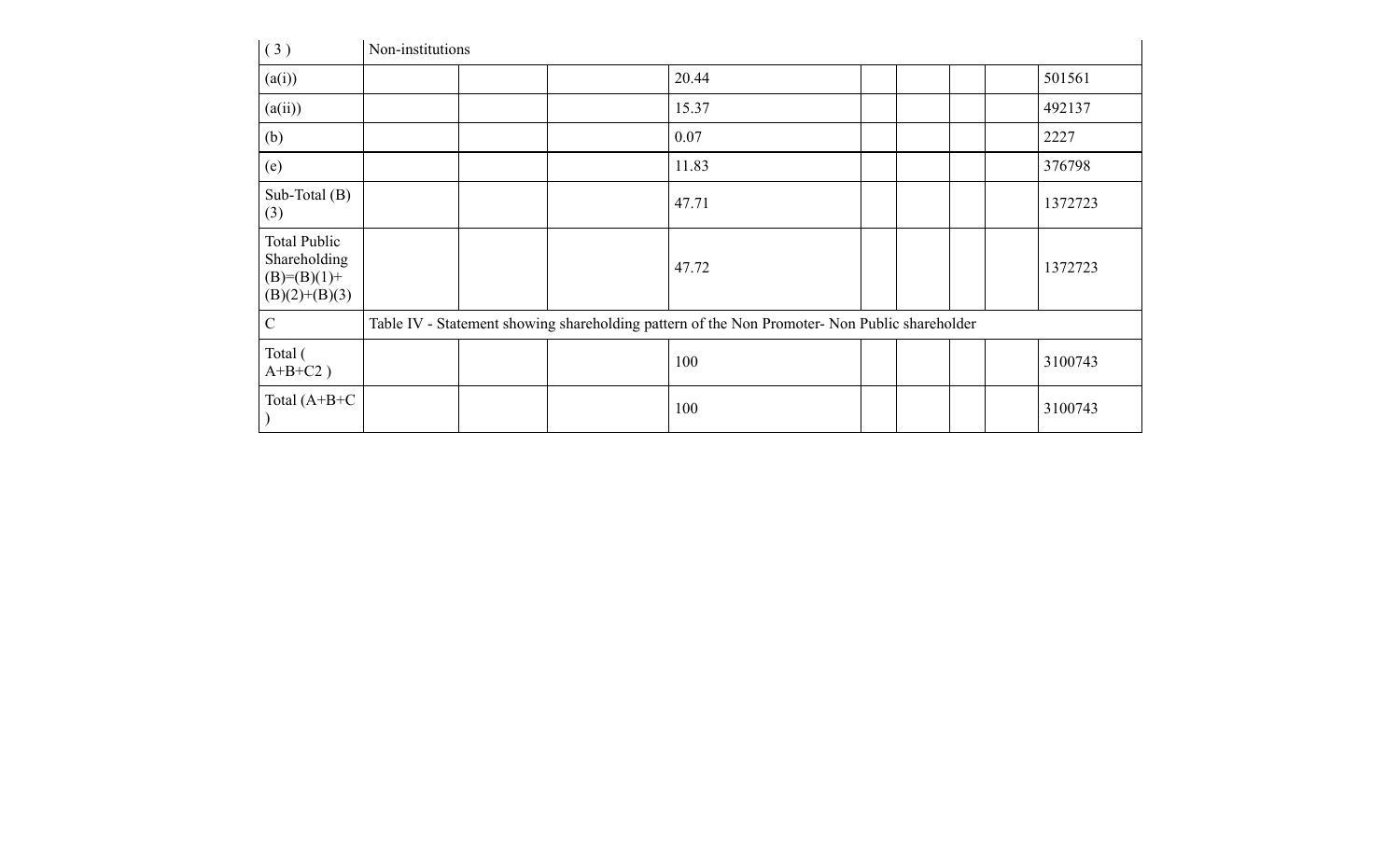|                                                                                                                      |                                                               | Individuals/Hindu undivided Family |                       |
|----------------------------------------------------------------------------------------------------------------------|---------------------------------------------------------------|------------------------------------|-----------------------|
| Searial No.                                                                                                          | $\mathbf{1}$                                                  | 2                                  |                       |
| Name of the<br>Shareholders (I)                                                                                      | Surinder Paul Kanwar                                          | Raunaq Singh                       | Click here to go back |
| PAN(II)                                                                                                              | AAFPK8732L                                                    | ZZZZZ9999Z                         | Total                 |
| No. of fully paid<br>up equity shares<br>held (IV)                                                                   | 1466695                                                       | 19935                              | 1486630               |
| No. Of Partly paid-<br>up equity shares<br>held(V)                                                                   |                                                               |                                    |                       |
| No. Of shares<br>underlying<br>Depository<br>Receipts (VI)                                                           |                                                               |                                    |                       |
| Total nos. shares<br>held $(VII) = (IV) +$<br>$(V)+(VI)$                                                             | 1466695                                                       | 19935                              | 1486630               |
| Shareholding as a<br>% of total no. of<br>shares (calculated<br>as per SCRR,<br>1957) (VIII) As a<br>% of $(A+B+C2)$ | 43.87                                                         | 0.6                                | 44.47                 |
|                                                                                                                      | Number of Voting Rights held in each class of securities (IX) |                                    |                       |
| Class eg:X                                                                                                           | 1466695                                                       | 19935                              | 1486630               |
| Class eg:y                                                                                                           |                                                               |                                    |                       |
| Total                                                                                                                | 1466695                                                       | 19935                              | 1486630               |
| Total as a % of<br><b>Total Voting rights</b>                                                                        | 43.87                                                         | 0.6                                | 44.47                 |
| No. Of Shares<br>Underlying                                                                                          |                                                               |                                    |                       |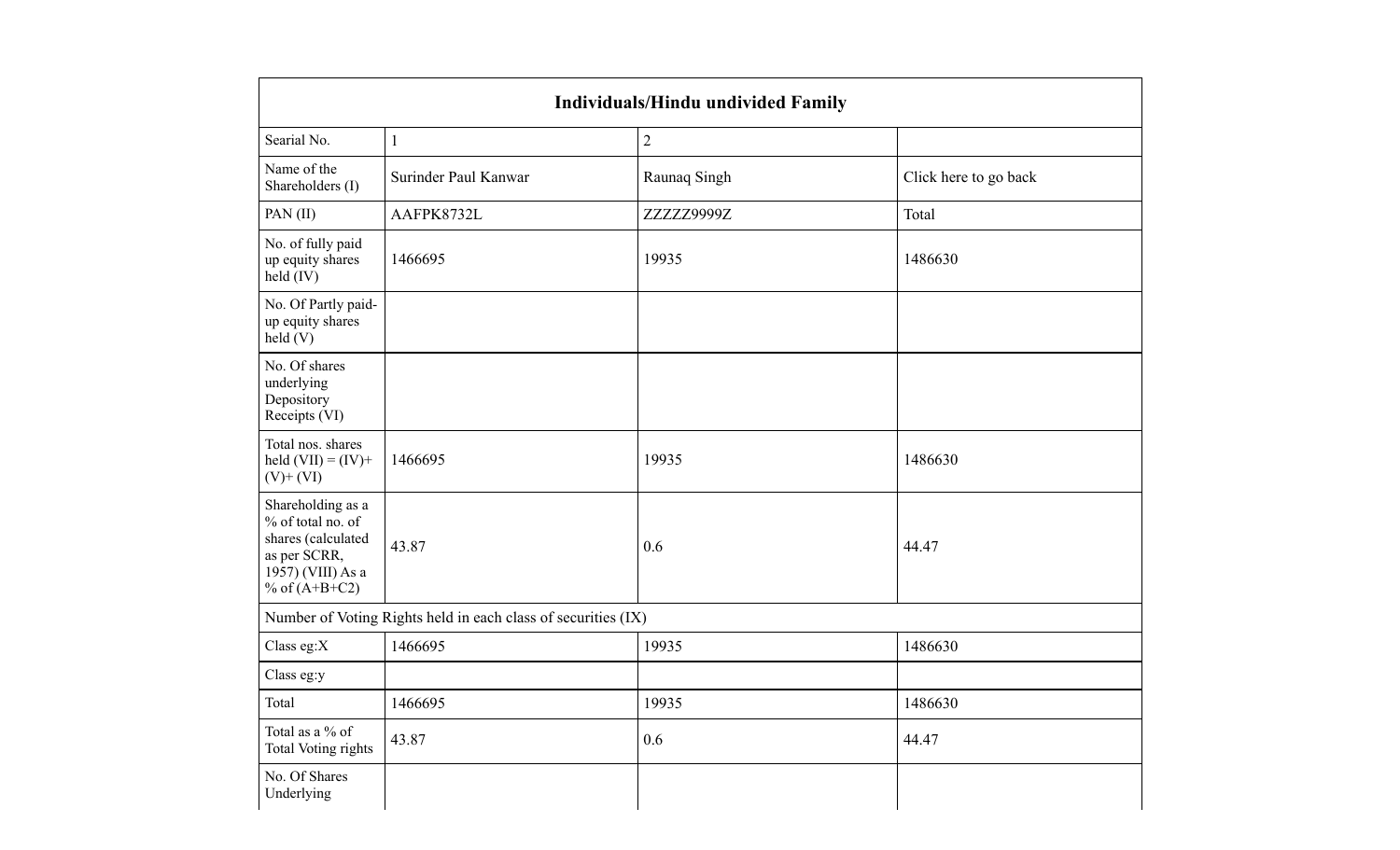| Outstanding<br>convertible<br>securities $(X)$                                                                                                                                                 |                                                         |                  |         |
|------------------------------------------------------------------------------------------------------------------------------------------------------------------------------------------------|---------------------------------------------------------|------------------|---------|
| No. of Shares<br>Underlying<br>Outstanding<br>Warrants (Xi)                                                                                                                                    |                                                         |                  |         |
| No. Of Shares<br>Underlying<br>Outstanding<br>convertible<br>securities and No.<br>Of Warrants (Xi)<br>(a)                                                                                     |                                                         |                  |         |
| Shareholding, as a<br>$\%$ assuming full<br>conversion of<br>convertible<br>securities (as a<br>percentage of<br>diluted share<br>capital) $(XI)$ =<br>$(VII)+(Xi)(a)$ As a<br>% of $(A+B+C2)$ | 43.87                                                   | 0.6              | 44.47   |
| Number of Locked in shares (XII)                                                                                                                                                               |                                                         |                  |         |
| No. $(a)$                                                                                                                                                                                      |                                                         |                  |         |
| As a % of total<br>Shares held (b)                                                                                                                                                             |                                                         |                  |         |
|                                                                                                                                                                                                | Number of Shares pledged or otherwise encumbered (XIII) |                  |         |
| No. $(a)$                                                                                                                                                                                      |                                                         |                  |         |
| As a % of total<br>Shares held (b)                                                                                                                                                             |                                                         |                  |         |
| Number of equity<br>shares held in<br>dematerialized<br>form $(XIV)$                                                                                                                           | 1466695                                                 | $\boldsymbol{0}$ | 1466695 |
| Reason for not providing PAN                                                                                                                                                                   |                                                         |                  |         |
|                                                                                                                                                                                                |                                                         |                  |         |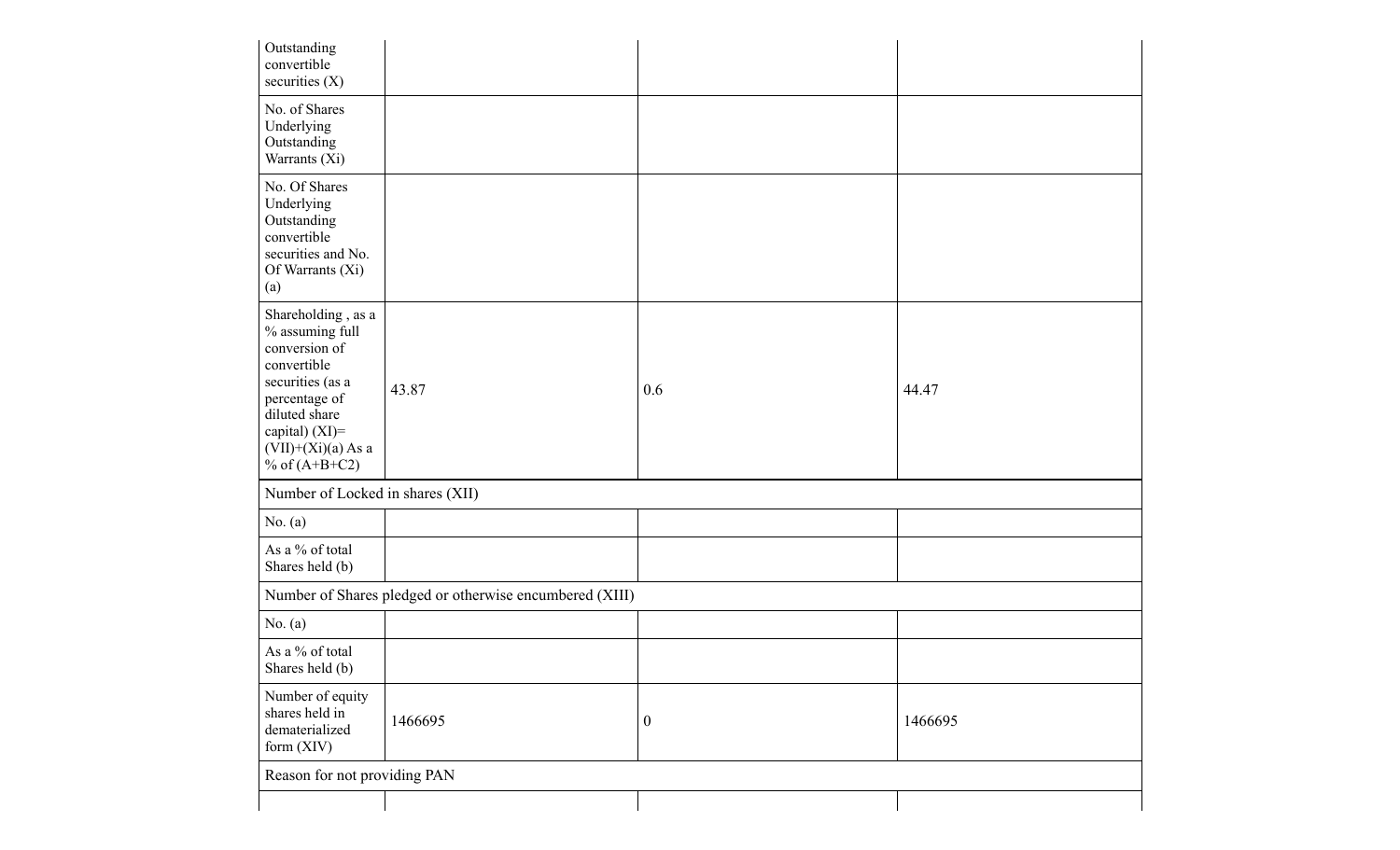| Reason for not<br>providing PAN |          | <b>Textual Information(1)</b> |  |
|---------------------------------|----------|-------------------------------|--|
| Shareholder type                | Promoter | Promoter                      |  |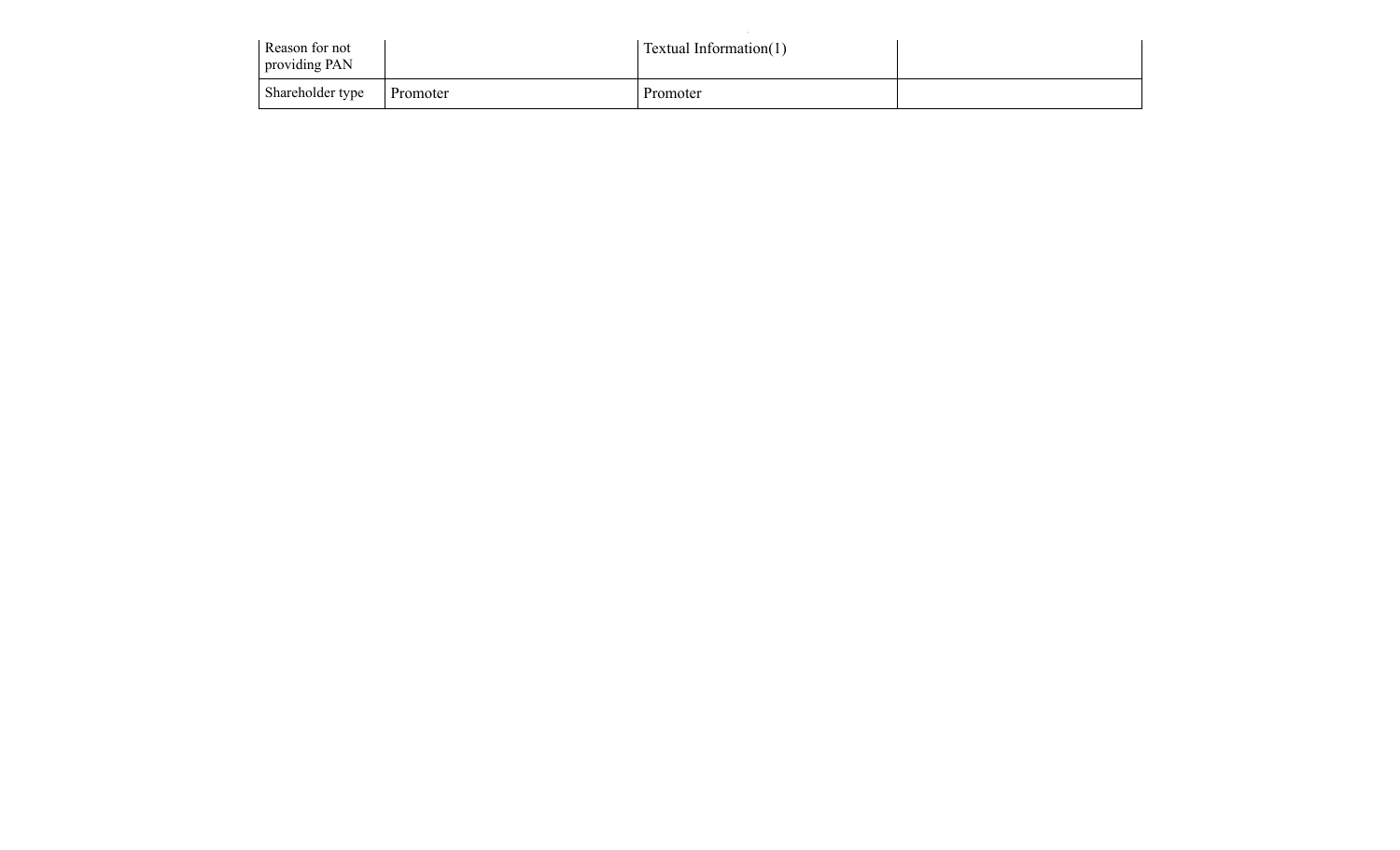|                        |          | <b>Text Block</b> |  |
|------------------------|----------|-------------------|--|
| Textual Information(1) | Deceased |                   |  |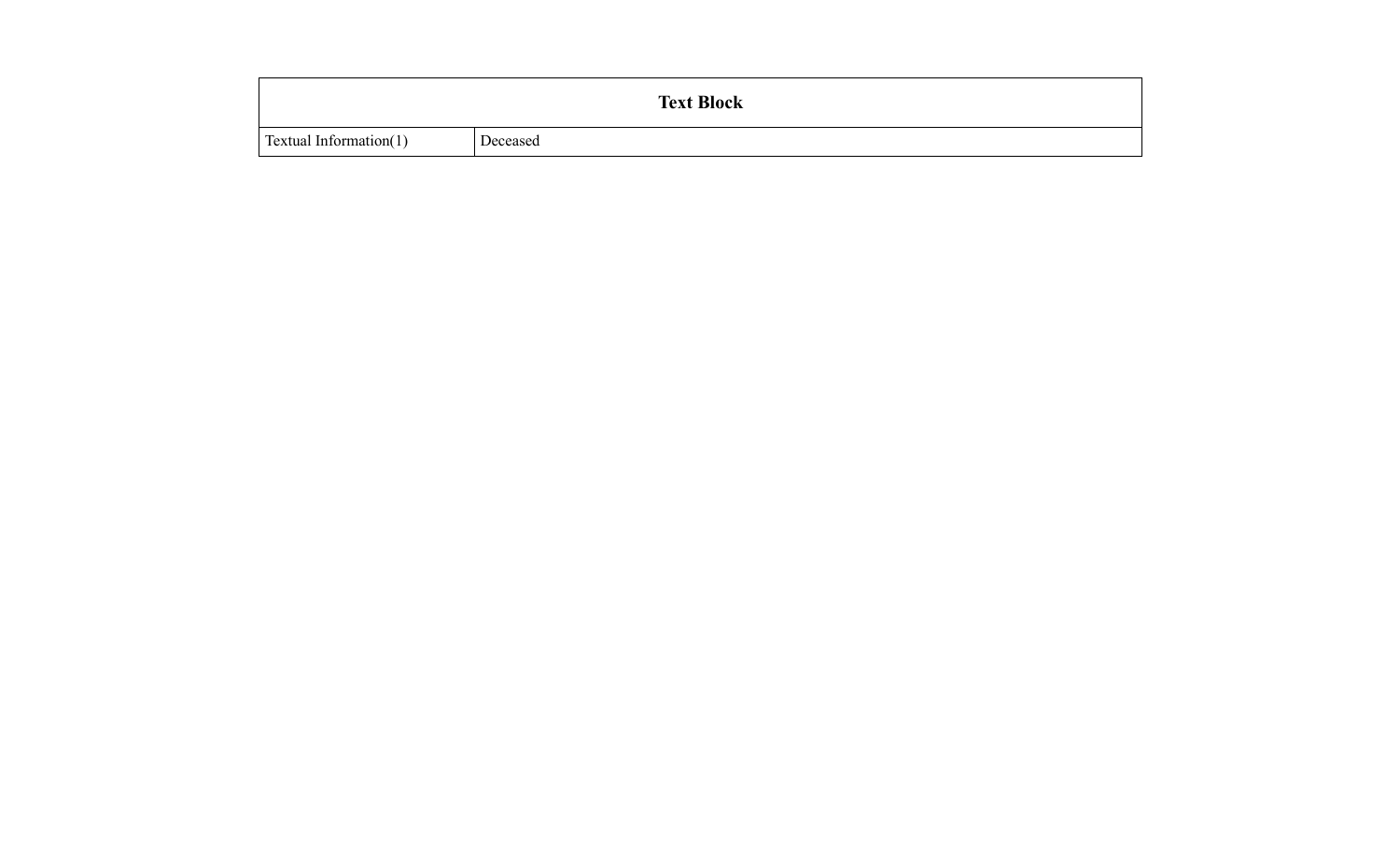|                                                                                                                      | <b>Any Other (specify)</b>                                    |                                                |                       |  |  |
|----------------------------------------------------------------------------------------------------------------------|---------------------------------------------------------------|------------------------------------------------|-----------------------|--|--|
| Searial No.                                                                                                          | $\mathbf{1}$                                                  | $\overline{2}$                                 |                       |  |  |
| Category                                                                                                             | <b>Bodies Corporate</b>                                       | <b>Bodies Corporate</b>                        | Click here to go back |  |  |
| Name of the<br>Shareholders (I)                                                                                      | Gulab Merchandise Private Limited                             | Vibrant Finance and Investment Private Limited |                       |  |  |
| PAN(II)                                                                                                              | AACCG4079Q                                                    | AAACV0104B                                     | Total                 |  |  |
| No. of the<br>Shareholders (I)                                                                                       | $\mathbf{1}$                                                  | $\mathbf{1}$                                   | $\mathfrak{2}$        |  |  |
| No. of fully paid<br>up equity shares<br>held (IV)                                                                   | 144825                                                        | 116500                                         | 261325                |  |  |
| No. Of Partly paid-<br>up equity shares<br>$\text{held}(V)$                                                          |                                                               |                                                |                       |  |  |
| No. Of shares<br>underlying<br>Depository<br>Receipts (VI)                                                           |                                                               |                                                |                       |  |  |
| Total nos. shares<br>held $(VII) = (IV) +$<br>$(V)$ + $(VI)$                                                         | 144825                                                        | 116500                                         | 261325                |  |  |
| Shareholding as a<br>% of total no. of<br>shares (calculated<br>as per SCRR,<br>1957) (VIII) As a<br>% of $(A+B+C2)$ | 4.33                                                          | 3.48                                           | 7.82                  |  |  |
|                                                                                                                      | Number of Voting Rights held in each class of securities (IX) |                                                |                       |  |  |
| Class eg: X                                                                                                          | 144825                                                        | 116500                                         | 261325                |  |  |
| Class eg:y                                                                                                           |                                                               |                                                |                       |  |  |
|                                                                                                                      |                                                               |                                                |                       |  |  |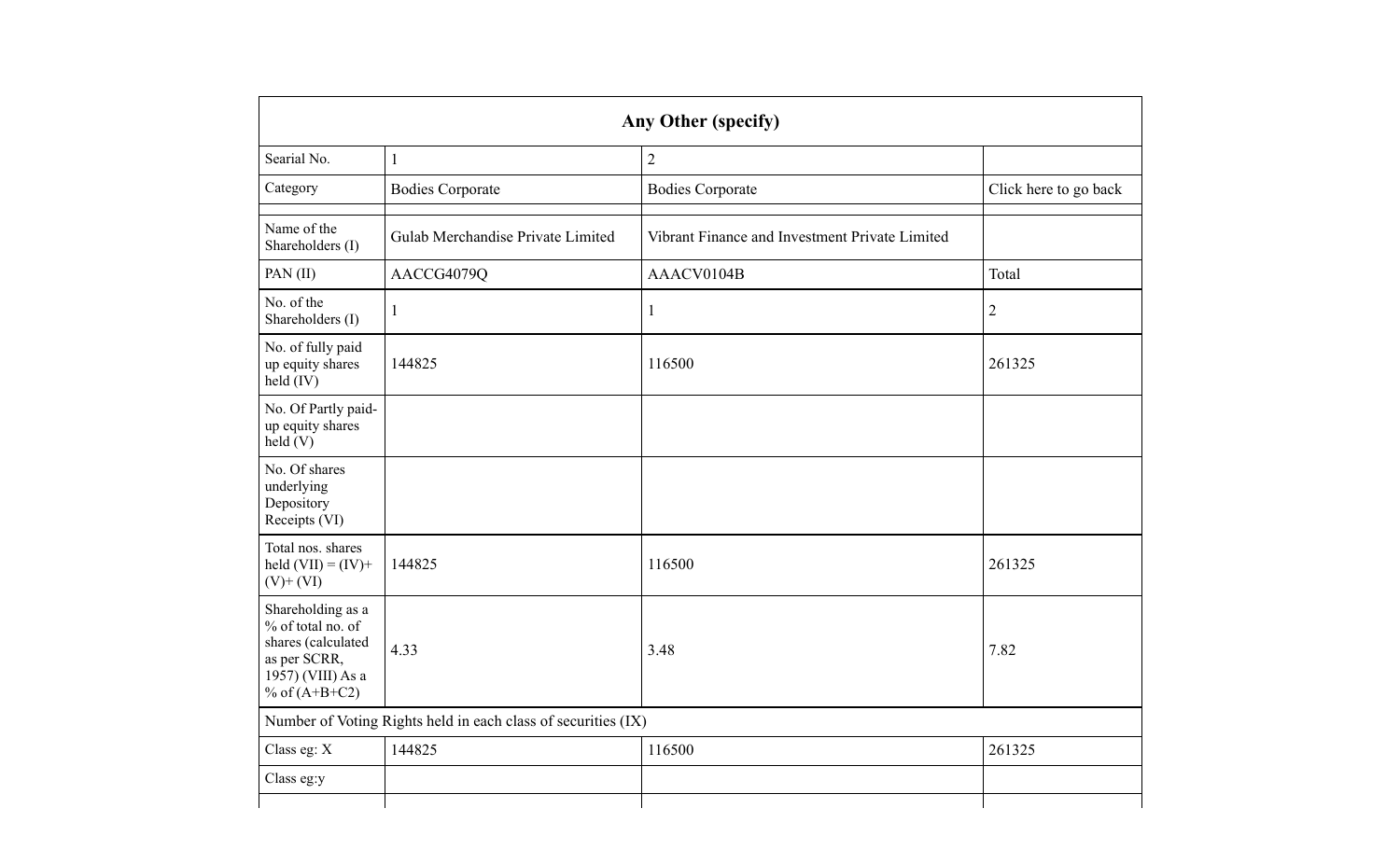| Total                                                                                                                                                                                  | 144825                                                  | 116500 | 261325 |
|----------------------------------------------------------------------------------------------------------------------------------------------------------------------------------------|---------------------------------------------------------|--------|--------|
| Total as a $\%$ of<br>Total Voting rights                                                                                                                                              | 4.33                                                    | 3.48   | 7.82   |
| No. Of Shares<br>Underlying<br>Outstanding<br>convertible<br>securities (X)                                                                                                            |                                                         |        |        |
| No. of Shares<br>Underlying<br>Outstanding<br>Warrants (Xi)                                                                                                                            |                                                         |        |        |
| No. Of Shares<br>Underlying<br>Outstanding<br>convertible<br>securities and No.<br>Of Warrants (Xi)<br>(a)                                                                             |                                                         |        |        |
| Shareholding, as a<br>% assuming full<br>conversion of<br>convertible<br>securities (as a<br>percentage of<br>diluted share<br>capital) $(XI)=$<br>$(VII)+(X)$ As a %<br>of $(A+B+C2)$ | 4.33                                                    | 3.48   | 7.82   |
| Number of Locked in shares (XII)                                                                                                                                                       |                                                         |        |        |
| No. $(a)$                                                                                                                                                                              |                                                         |        |        |
| As a % of total<br>Shares held (b)                                                                                                                                                     |                                                         |        |        |
|                                                                                                                                                                                        | Number of Shares pledged or otherwise encumbered (XIII) |        |        |
| No. $(a)$                                                                                                                                                                              |                                                         |        |        |
| As a % of total<br>Shares held (b)                                                                                                                                                     |                                                         |        |        |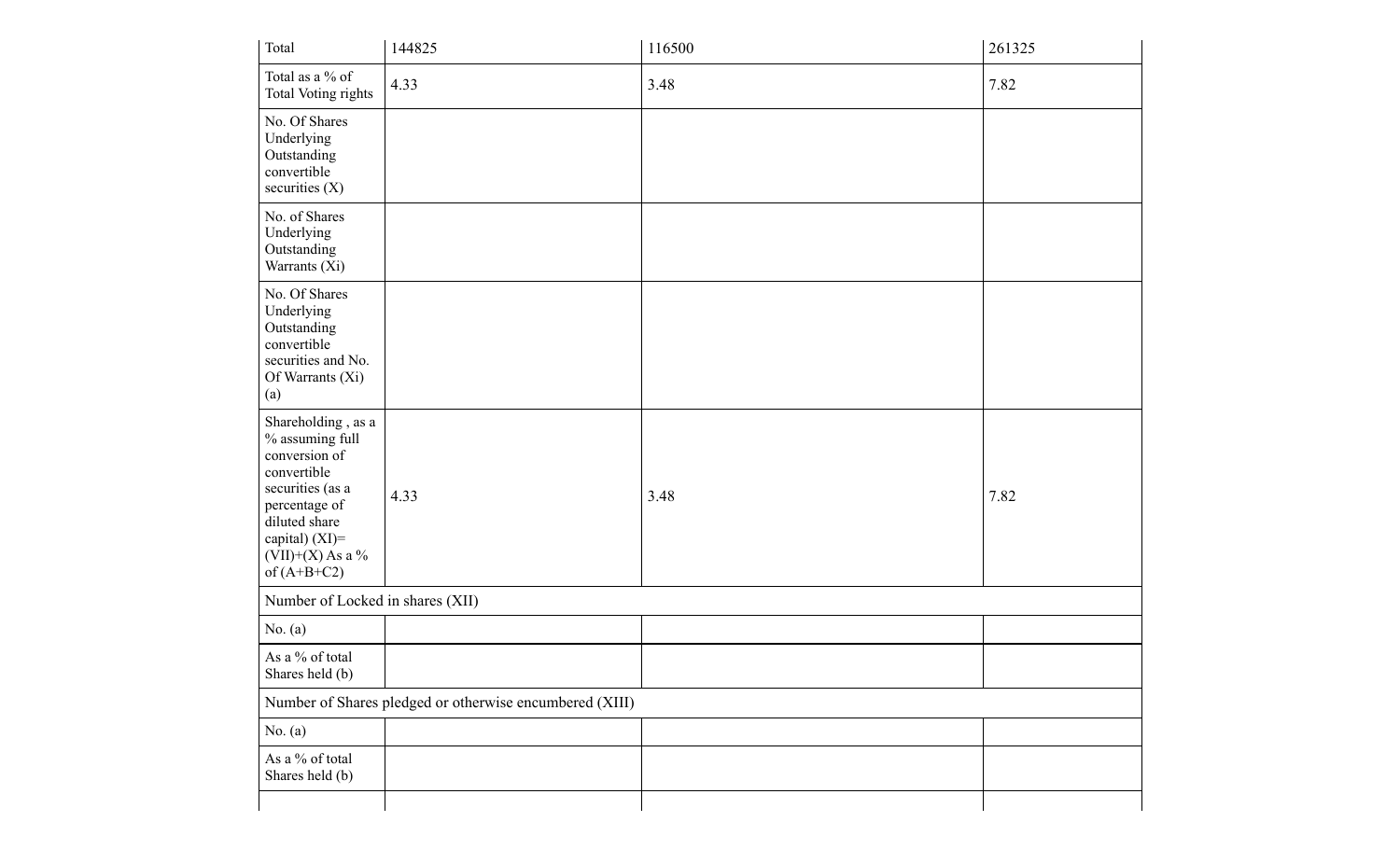| Number of equity<br>shares held in<br>dematerialized<br>form $(XIV)$ | 144825         | 116500         | 261325 |
|----------------------------------------------------------------------|----------------|----------------|--------|
| Reason for not providing PAN                                         |                |                |        |
| Reason for not<br>providing PAN                                      |                |                |        |
| Shareholder type                                                     | Promoter Group | Promoter Group |        |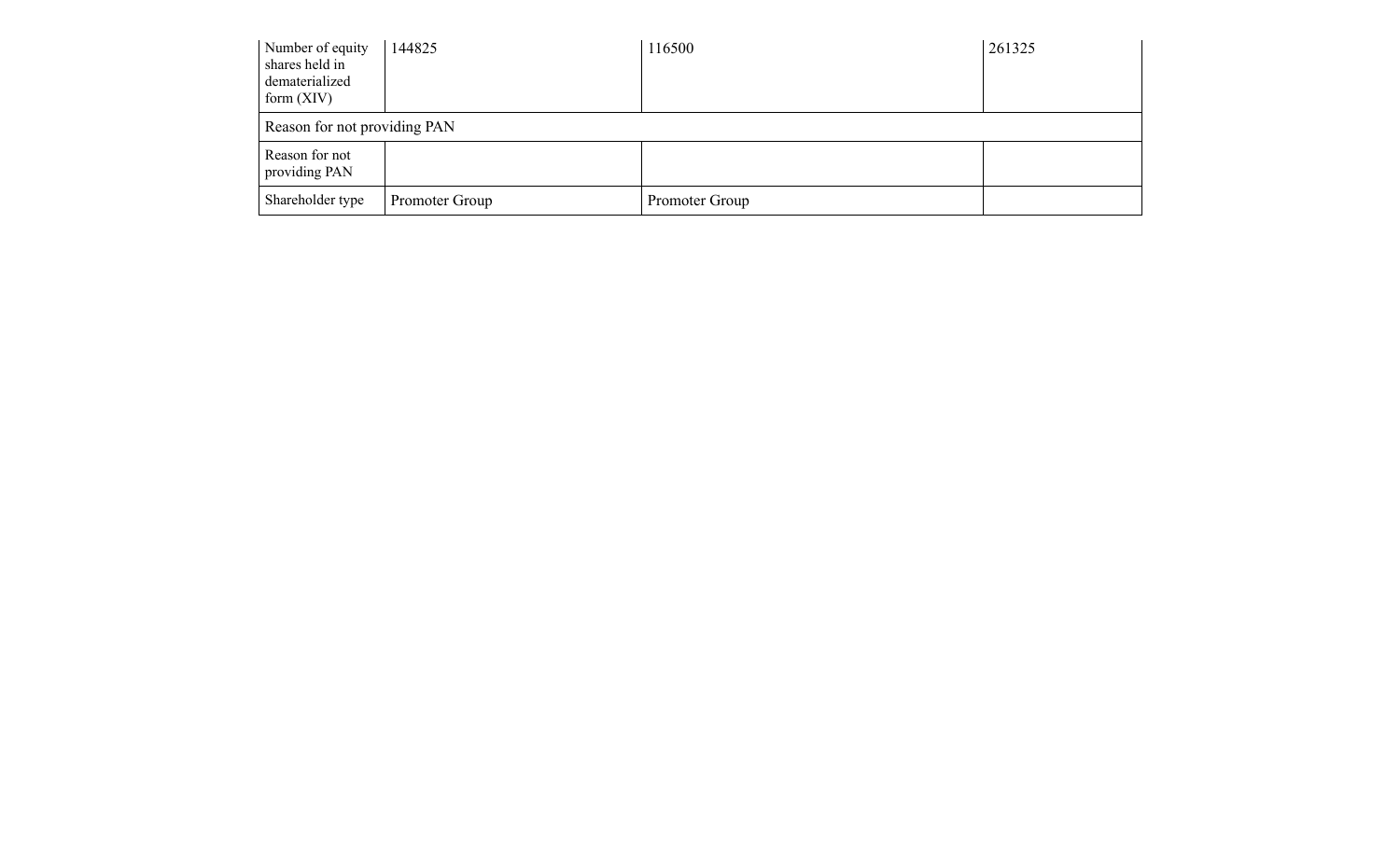|                                                                                                                      |                                                               |                    | Individuals - ii. Individual shareholders holding nominal share capital in excess of Rs. 2 lakhs. |                |                       |
|----------------------------------------------------------------------------------------------------------------------|---------------------------------------------------------------|--------------------|---------------------------------------------------------------------------------------------------|----------------|-----------------------|
| Searial No.                                                                                                          | $\mathbf{1}$                                                  | $\overline{2}$     | $\overline{3}$                                                                                    | $\overline{4}$ |                       |
| Name of the<br>Shareholders (I)                                                                                      | Dheeraj Kumar Lohia                                           | Porinju V Veliyath | Soham Ashokkumar Shah                                                                             | Subramanian P  | Click here to go back |
| PAN(II)                                                                                                              | AHCPK2417L                                                    | AADPP6420G         | EPCPS3456F                                                                                        | AMBPS8931K     | Total                 |
| No. of fully paid<br>up equity shares<br>held (IV)                                                                   | 43010                                                         | 50000              | 235972                                                                                            | 51150          | 380132                |
| No. Of Partly paid-<br>up equity shares<br>held(V)                                                                   |                                                               |                    |                                                                                                   |                |                       |
| No. Of shares<br>underlying<br>Depository<br>Receipts (VI)                                                           |                                                               |                    |                                                                                                   |                |                       |
| Total nos. shares<br>held $(VII) = (IV) +$<br>$(V)+(VI)$                                                             | 43010                                                         | 50000              | 235972                                                                                            | 51150          | 380132                |
| Shareholding as a<br>% of total no. of<br>shares (calculated<br>as per SCRR,<br>1957) (VIII) As a<br>% of $(A+B+C2)$ | 1.29                                                          | 1.5                | 7.06                                                                                              | 1.53           | 11.37                 |
|                                                                                                                      | Number of Voting Rights held in each class of securities (IX) |                    |                                                                                                   |                |                       |
| Class eg: X                                                                                                          | 43010                                                         | 50000              | 235972                                                                                            | 51150          | 380132                |
| Class eg:y                                                                                                           |                                                               |                    |                                                                                                   |                |                       |
| Total                                                                                                                | 43010                                                         | 50000              | 235972                                                                                            | 51150          | 380132                |
| Total as a % of<br>Total Voting rights                                                                               | 1.29                                                          | 1.5                | 7.06                                                                                              | 1.53           | 11.37                 |
| No. Of Shares<br>Underlying                                                                                          |                                                               |                    |                                                                                                   |                |                       |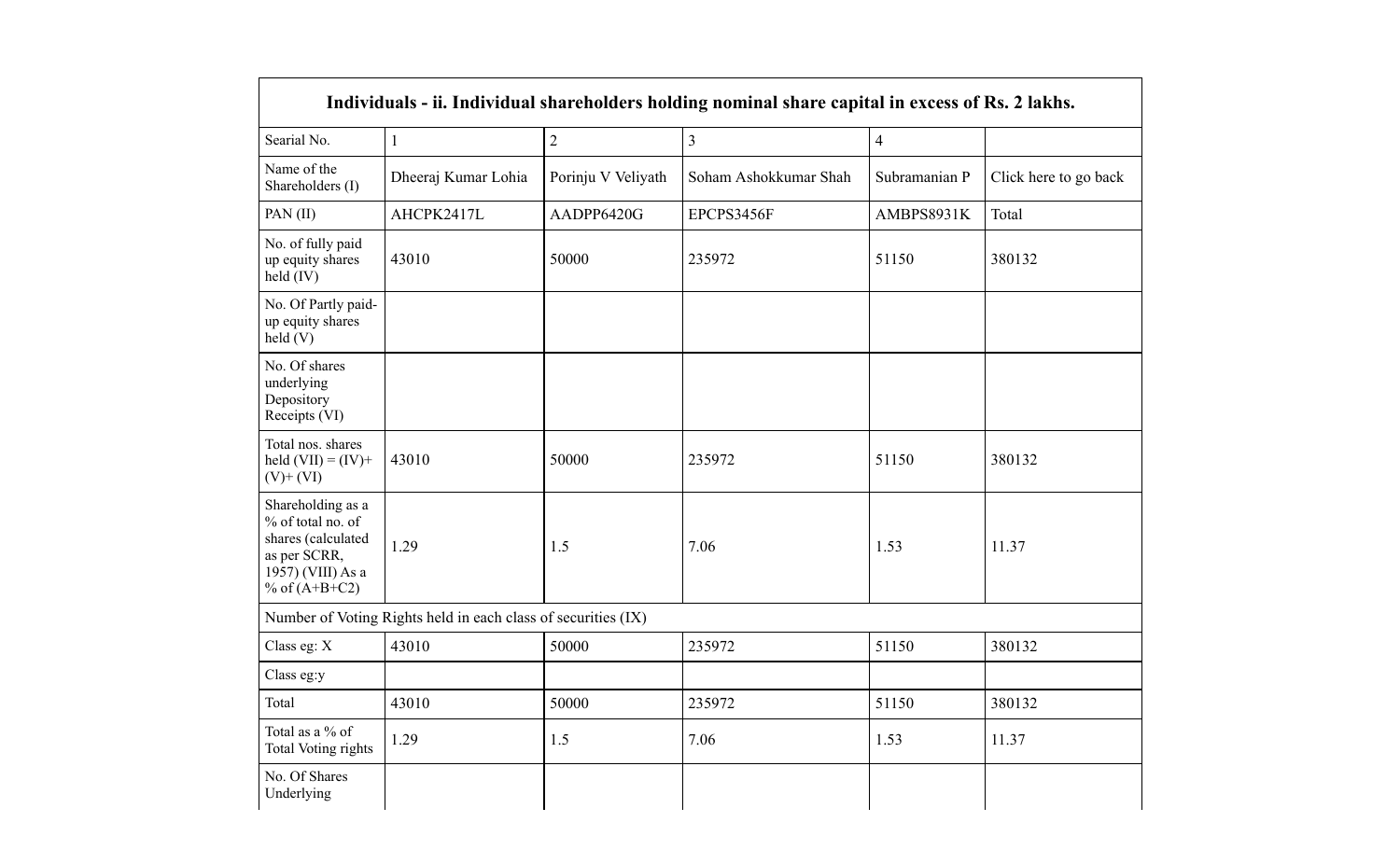| Outstanding<br>convertible<br>securities $(X)$                                                                                                                                         |       |       |        |       |        |
|----------------------------------------------------------------------------------------------------------------------------------------------------------------------------------------|-------|-------|--------|-------|--------|
| No. of Shares<br>Underlying<br>Outstanding<br>Warrants (Xi)                                                                                                                            |       |       |        |       |        |
| No. Of Shares<br>Underlying<br>Outstanding<br>convertible<br>securities and No.<br>Of Warrants (Xi)<br>(a)                                                                             |       |       |        |       |        |
| Shareholding, as a<br>% assuming full<br>conversion of<br>convertible<br>securities (as a<br>percentage of<br>diluted share<br>capital) $(XI)=$<br>$(VII)+(X)$ As a %<br>of $(A+B+C2)$ | 1.29  | 1.5   | 7.06   | 1.53  | 11.37  |
| Number of Locked in shares (XII)                                                                                                                                                       |       |       |        |       |        |
| No. $(a)$                                                                                                                                                                              |       |       |        |       |        |
| As a % of total<br>Shares held (b)                                                                                                                                                     |       |       |        |       |        |
| Number of equity<br>shares held in<br>dematerialized<br>form (XIV)                                                                                                                     | 43010 | 50000 | 235972 | 51150 | 380132 |
| Reason for not providing PAN                                                                                                                                                           |       |       |        |       |        |
| Reason for not<br>providing PAN                                                                                                                                                        |       |       |        |       |        |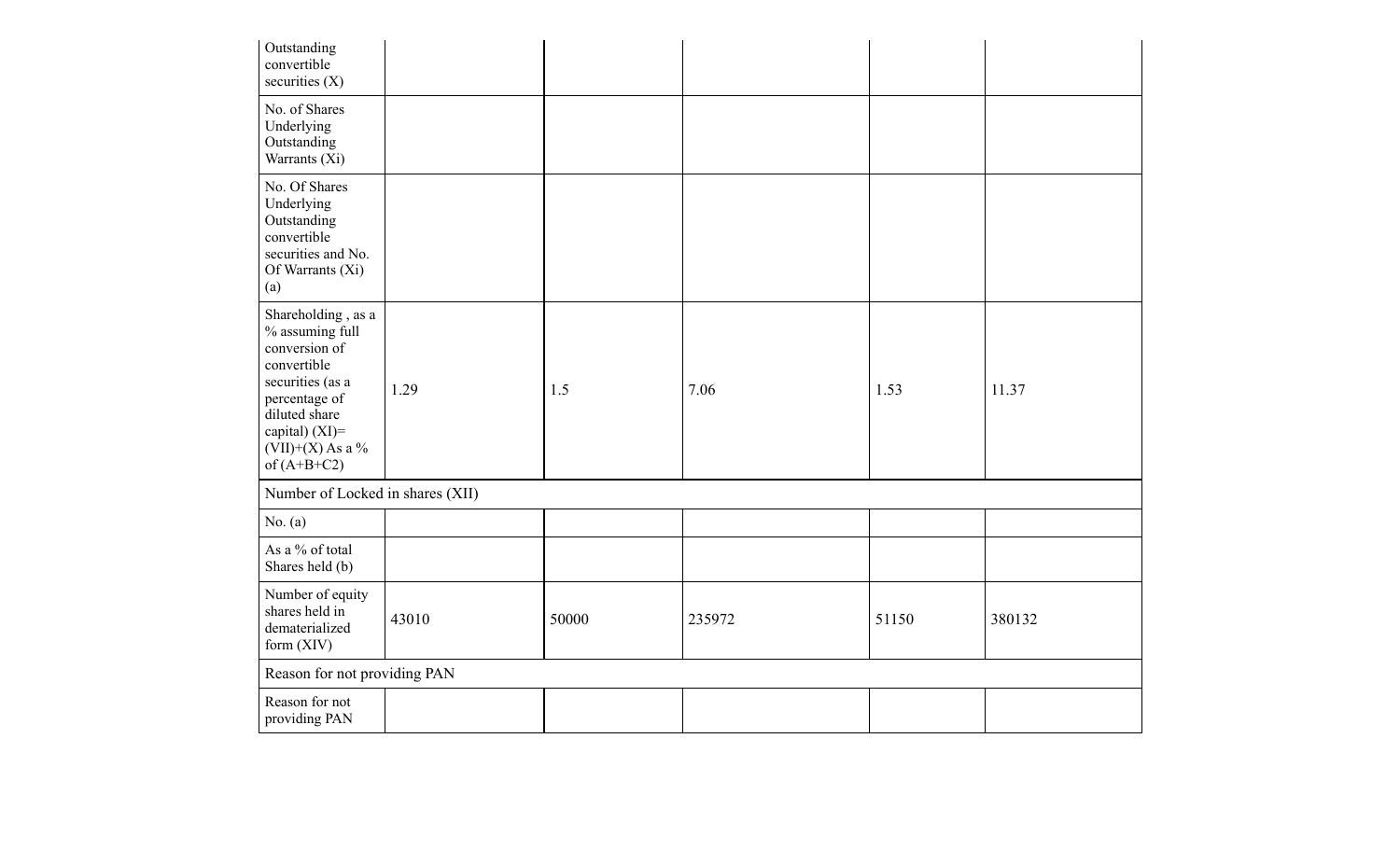|                                                                                                                      |              |                |                                                               | Any Other (specify) |                            |                                                     |
|----------------------------------------------------------------------------------------------------------------------|--------------|----------------|---------------------------------------------------------------|---------------------|----------------------------|-----------------------------------------------------|
| Searial No.                                                                                                          | $\mathbf{1}$ | $\overline{2}$ | $\overline{\mathbf{3}}$                                       | 4                   | 5                          | 6                                                   |
| Category                                                                                                             | <b>IEPF</b>  | <b>HUF</b>     | Non-Resident Indian<br>(NRI)                                  | Clearing<br>Members | <b>Bodies</b><br>Corporate | <b>Bodies Corporate</b>                             |
| Category / More<br>than 1 percentage                                                                                 | Category     | Category       | Category                                                      | Category            | Category                   | More than 1 percentage of<br>shareholding           |
| Name of the<br>Shareholders (I)                                                                                      |              |                |                                                               |                     |                            | <b>Stategic Capital Partners Private</b><br>Limited |
| PAN(II)                                                                                                              |              |                |                                                               |                     |                            | AAXCS0909G                                          |
| No. of the<br>Shareholders (I)                                                                                       | $\mathbf{1}$ | 40             | 24                                                            | 8                   | 34                         | $\mathbf{1}$                                        |
| No. of fully paid<br>up equity shares<br>held (IV)                                                                   | 47307        | 33851          | 15765                                                         | 686                 | 297881                     | 245316                                              |
| No. Of Partly paid-<br>up equity shares<br>held(V)                                                                   |              |                |                                                               |                     |                            |                                                     |
| No. Of shares<br>underlying<br>Depository<br>Receipts (VI)                                                           |              |                |                                                               |                     |                            |                                                     |
| Total nos. shares<br>held $(VII) = (IV) +$<br>$(V)+(VI)$                                                             | 47307        | 33851          | 15765                                                         | 686                 | 297881                     | 245316                                              |
| Shareholding as a<br>% of total no. of<br>shares (calculated<br>as per SCRR,<br>1957) (VIII) As a<br>% of $(A+B+C2)$ | 1.42         | 1.01           | 0.47                                                          | 0.02                | 8.91                       | 7.34                                                |
|                                                                                                                      |              |                | Number of Voting Rights held in each class of securities (IX) |                     |                            |                                                     |
| Class eg: X                                                                                                          | 47307        | 33851          | 15765                                                         | 686                 | 297881                     | 245316                                              |
|                                                                                                                      |              |                |                                                               |                     |                            |                                                     |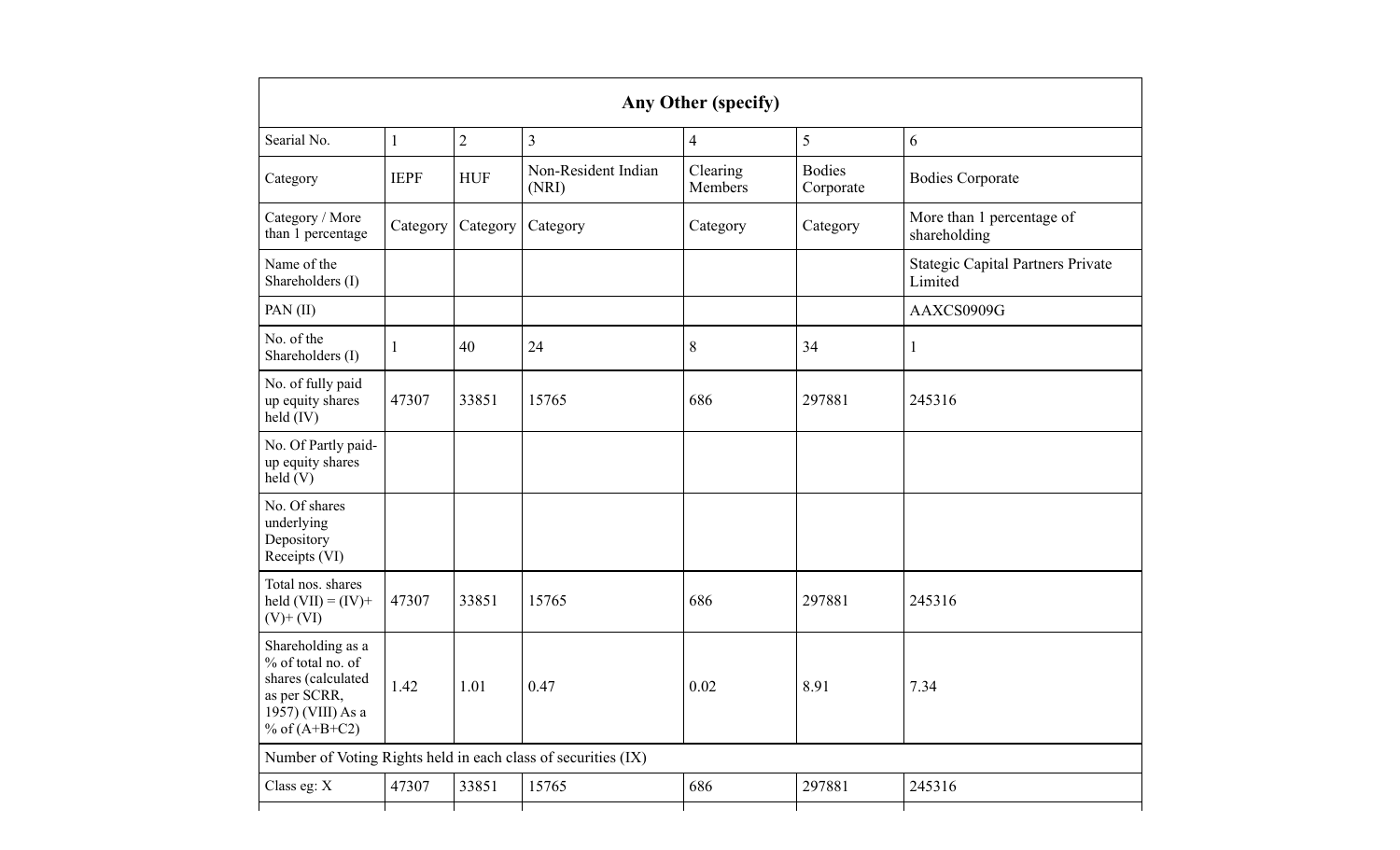| Class eg:y                                                                                                                                                                              |       |       |       |      |        |        |
|-----------------------------------------------------------------------------------------------------------------------------------------------------------------------------------------|-------|-------|-------|------|--------|--------|
| Total                                                                                                                                                                                   | 47307 | 33851 | 15765 | 686  | 297881 | 245316 |
| Total as a % of<br>Total Voting rights                                                                                                                                                  | 1.42  | 1.01  | 0.47  | 0.02 | 8.91   | 7.34   |
| No. Of Shares<br>Underlying<br>Outstanding<br>convertible<br>securities $(X)$                                                                                                           |       |       |       |      |        |        |
| No. of Shares<br>Underlying<br>Outstanding<br>Warrants (Xi)                                                                                                                             |       |       |       |      |        |        |
| No. Of Shares<br>Underlying<br>Outstanding<br>convertible<br>securities and No.<br>Of Warrants (Xi)<br>(a)                                                                              |       |       |       |      |        |        |
| Shareholding, as a<br>% assuming full<br>conversion of<br>convertible<br>securities (as a<br>percentage of<br>diluted share<br>capital) $(XI)$ =<br>$(VII)+(X)$ As a %<br>of $(A+B+C2)$ | 1.42  | 1.01  | 0.47  | 0.02 | 8.91   | 7.34   |
| Number of Locked in shares (XII)                                                                                                                                                        |       |       |       |      |        |        |
| No. $(a)$                                                                                                                                                                               |       |       |       |      |        |        |
| As a % of total<br>Shares held (b)                                                                                                                                                      |       |       |       |      |        |        |
| Number of equity<br>shares held in<br>dematerialized<br>form $(XIV)$                                                                                                                    | 47307 | 33851 | 15765 | 686  | 279189 | 245316 |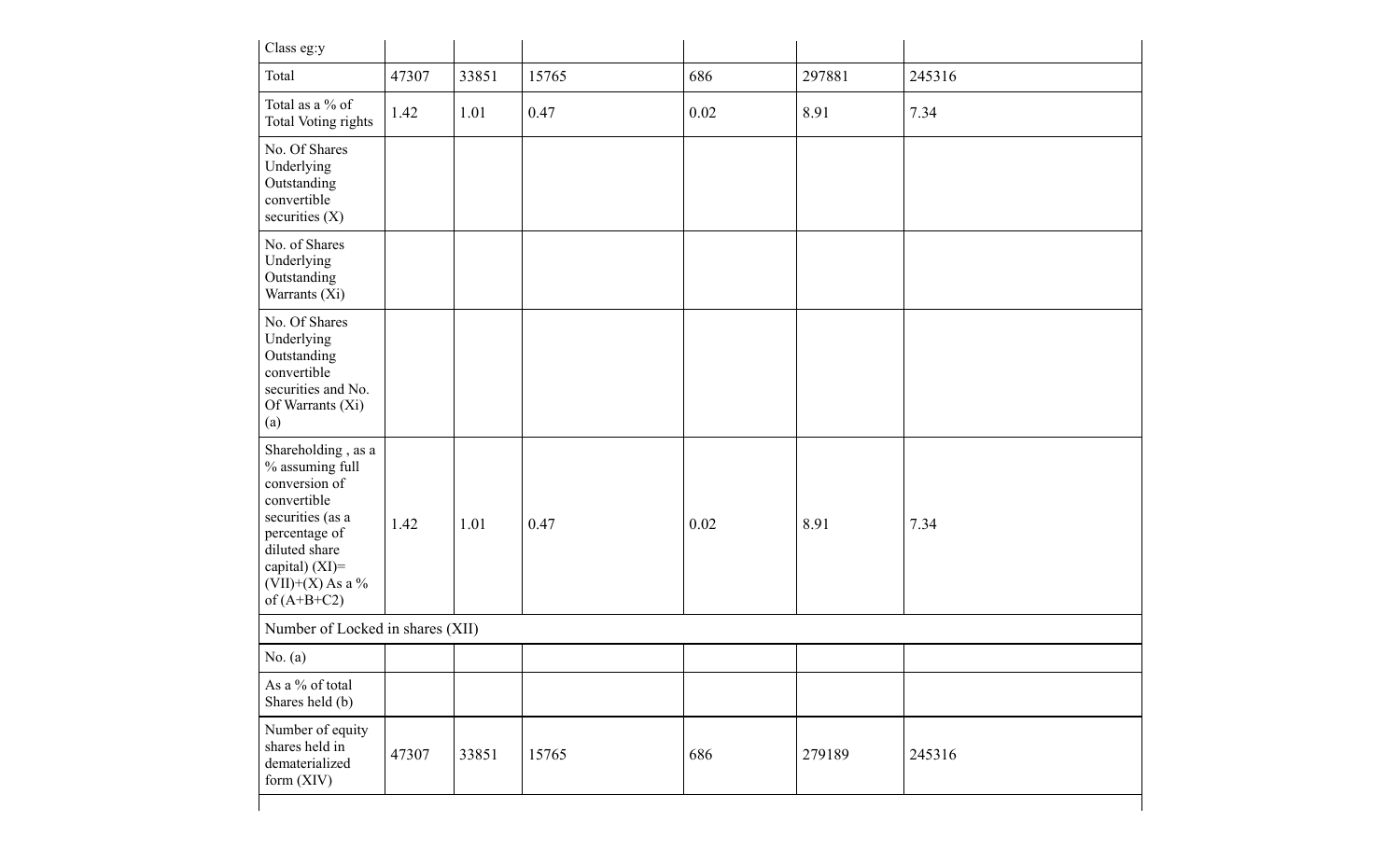| Reason for not providing PAN    |  |  |  |
|---------------------------------|--|--|--|
| Reason for not<br>providing PAN |  |  |  |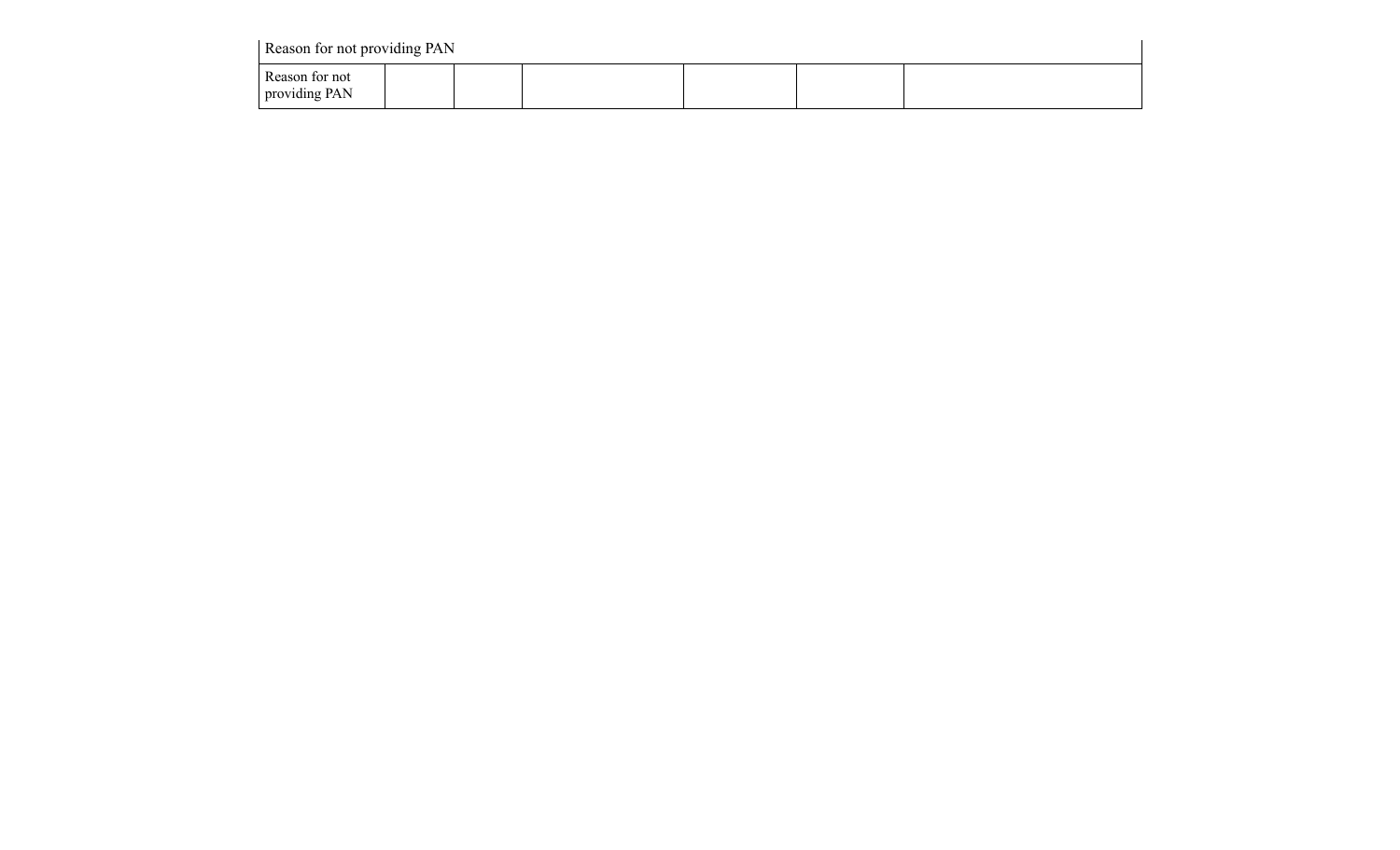|                                                                                                                        | Any Other (specify)                                           |
|------------------------------------------------------------------------------------------------------------------------|---------------------------------------------------------------|
| Searial No.                                                                                                            |                                                               |
| Category                                                                                                               |                                                               |
| Category / More<br>than 1 percentage                                                                                   |                                                               |
| Name of the<br>Shareholders (I)                                                                                        | Click here to go back                                         |
| PAN(II)                                                                                                                | Total                                                         |
| No. of the<br>Shareholders (I)                                                                                         | 107                                                           |
| No. of fully paid<br>up equity shares<br>held (IV)                                                                     | 395490                                                        |
| No. Of Partly paid-<br>up equity shares<br>$\text{held}(V)$                                                            |                                                               |
| No. Of shares<br>underlying<br>Depository<br>Receipts (VI)                                                             |                                                               |
| Total nos. shares<br>held $(VII) = (IV) +$<br>$(V)$ + $(VI)$                                                           | 395490                                                        |
| Shareholding as a<br>% of total no. of<br>shares (calculated<br>as per SCRR,<br>$1957)$ (VIII) As a<br>% of $(A+B+C2)$ | 11.83                                                         |
|                                                                                                                        | Number of Voting Rights held in each class of securities (IX) |
| Class eg: X                                                                                                            | 395490                                                        |
| Class eg:y                                                                                                             |                                                               |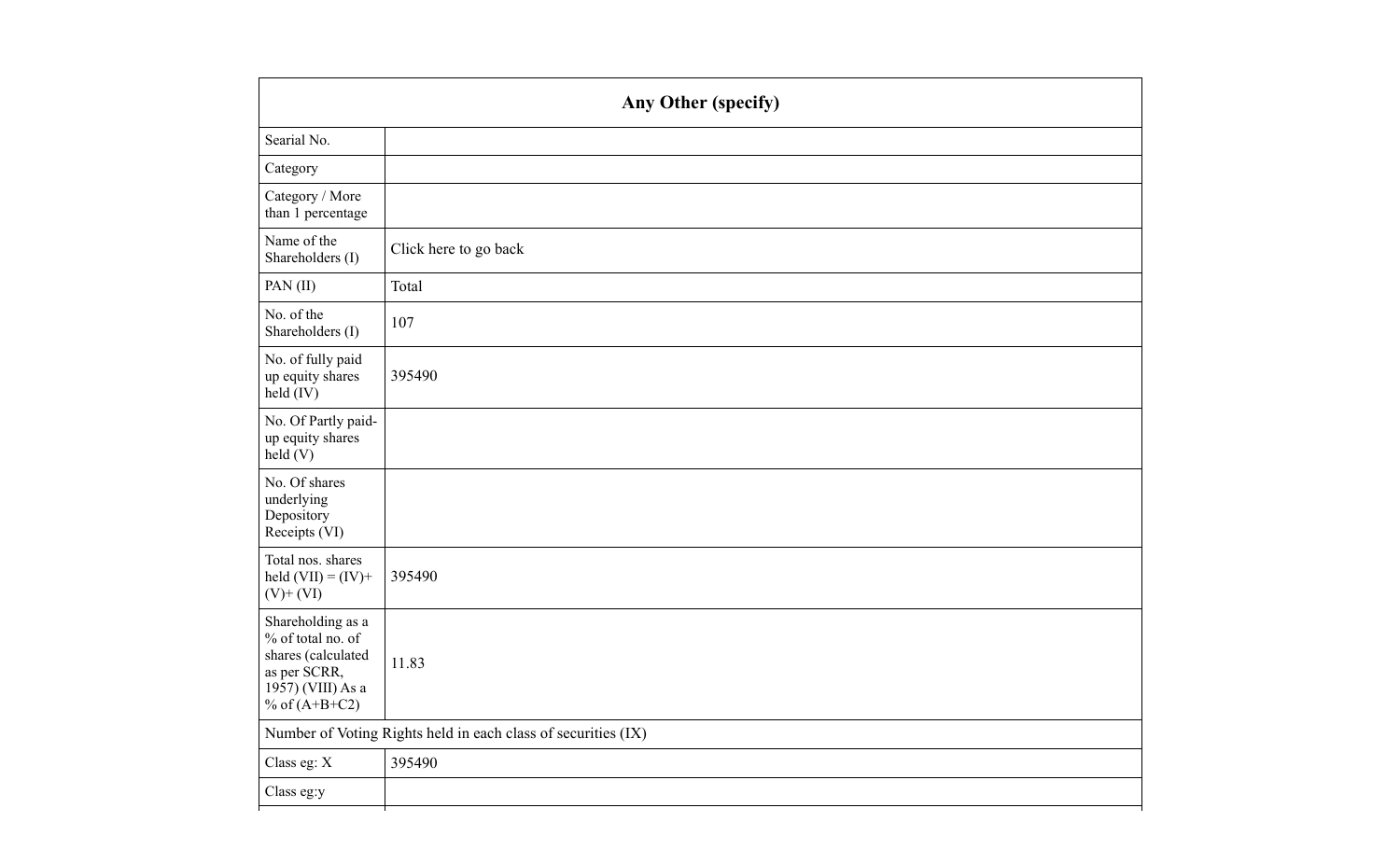| Total                                                                                                                                                                                   | 395490 |
|-----------------------------------------------------------------------------------------------------------------------------------------------------------------------------------------|--------|
| Total as a % of<br>Total Voting rights                                                                                                                                                  | 11.83  |
| No. Of Shares<br>Underlying<br>Outstanding<br>convertible<br>securities (X)                                                                                                             |        |
| No. of Shares<br>Underlying<br>Outstanding<br>Warrants (Xi)                                                                                                                             |        |
| No. Of Shares<br>Underlying<br>Outstanding<br>convertible<br>securities and No.<br>Of Warrants (Xi)<br>(a)                                                                              |        |
| Shareholding, as a<br>% assuming full<br>conversion of<br>convertible<br>securities (as a<br>percentage of<br>diluted share<br>capital) $(XI)$ =<br>$(VII)+(X)$ As a %<br>of $(A+B+C2)$ | 11.83  |
| Number of Locked in shares (XII)                                                                                                                                                        |        |
| No. $(a)$                                                                                                                                                                               |        |
| As a % of total<br>Shares held (b)                                                                                                                                                      |        |
| Number of equity<br>shares held in<br>dematerialized<br>form (XIV)                                                                                                                      | 376798 |
| Reason for not providing PAN                                                                                                                                                            |        |
|                                                                                                                                                                                         |        |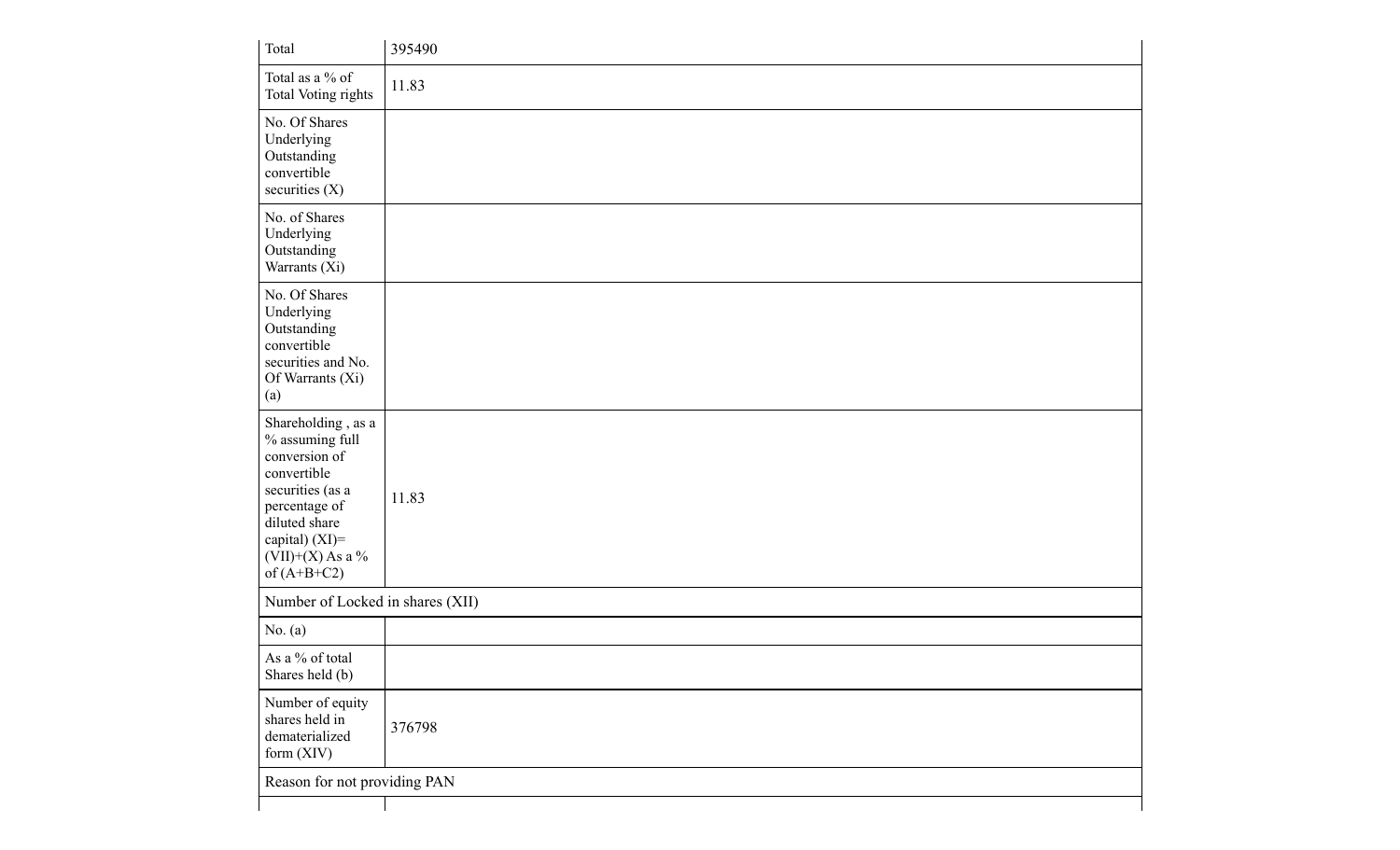Reason for not providing PAN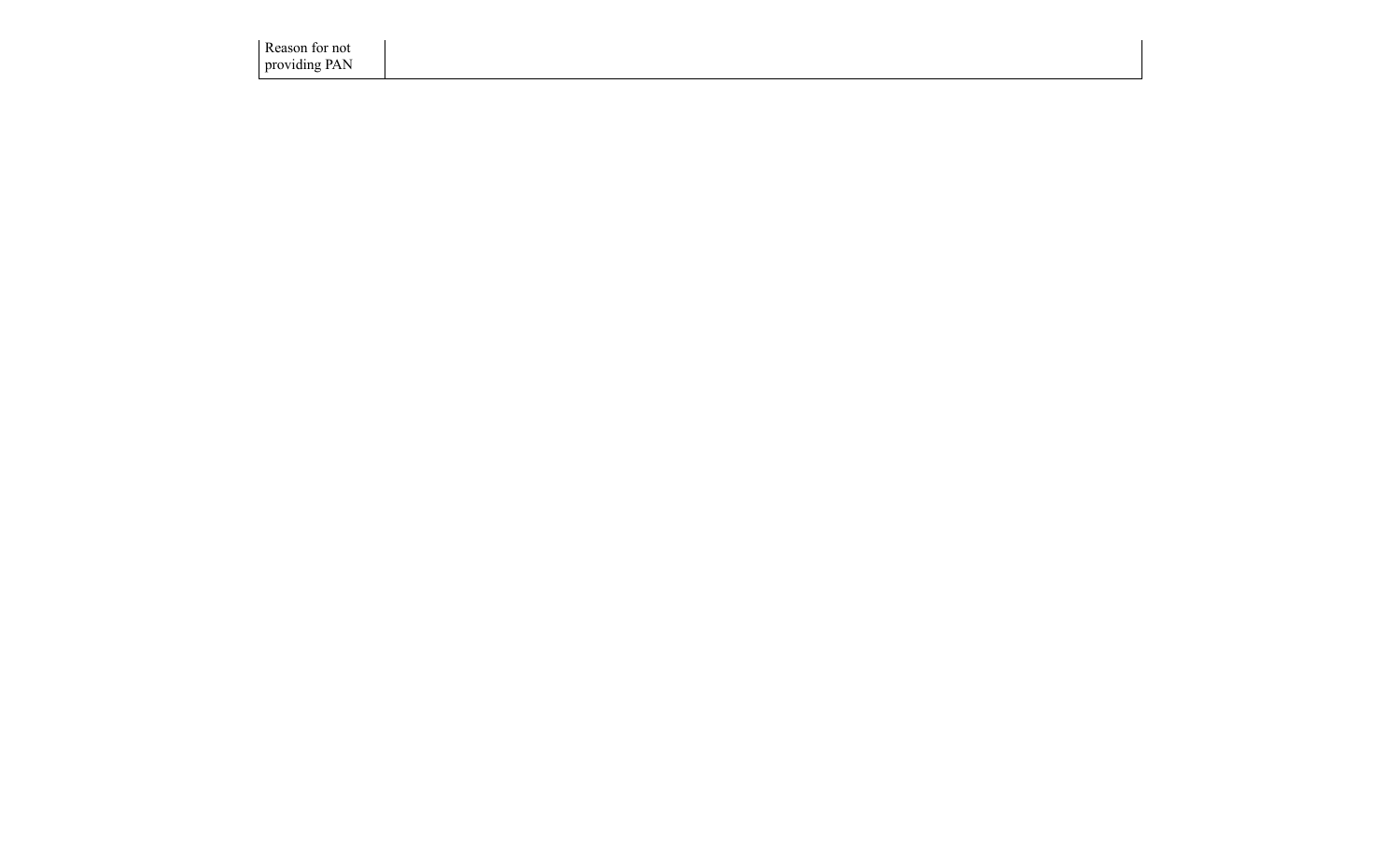|                |                           | Details of Shares which remain unclaimed for Public               |                                   |                                                                                 |
|----------------|---------------------------|-------------------------------------------------------------------|-----------------------------------|---------------------------------------------------------------------------------|
| Searial<br>No. | Number of<br>shareholders | Outstanding shares held in demat or<br>unclaimed suspense account | voting rights<br>which are frozen | Disclosure of notes on shares which remain<br>unclaimed for public shareholders |
|                |                           | 47307                                                             | 47307                             | Textual Information $(1)$                                                       |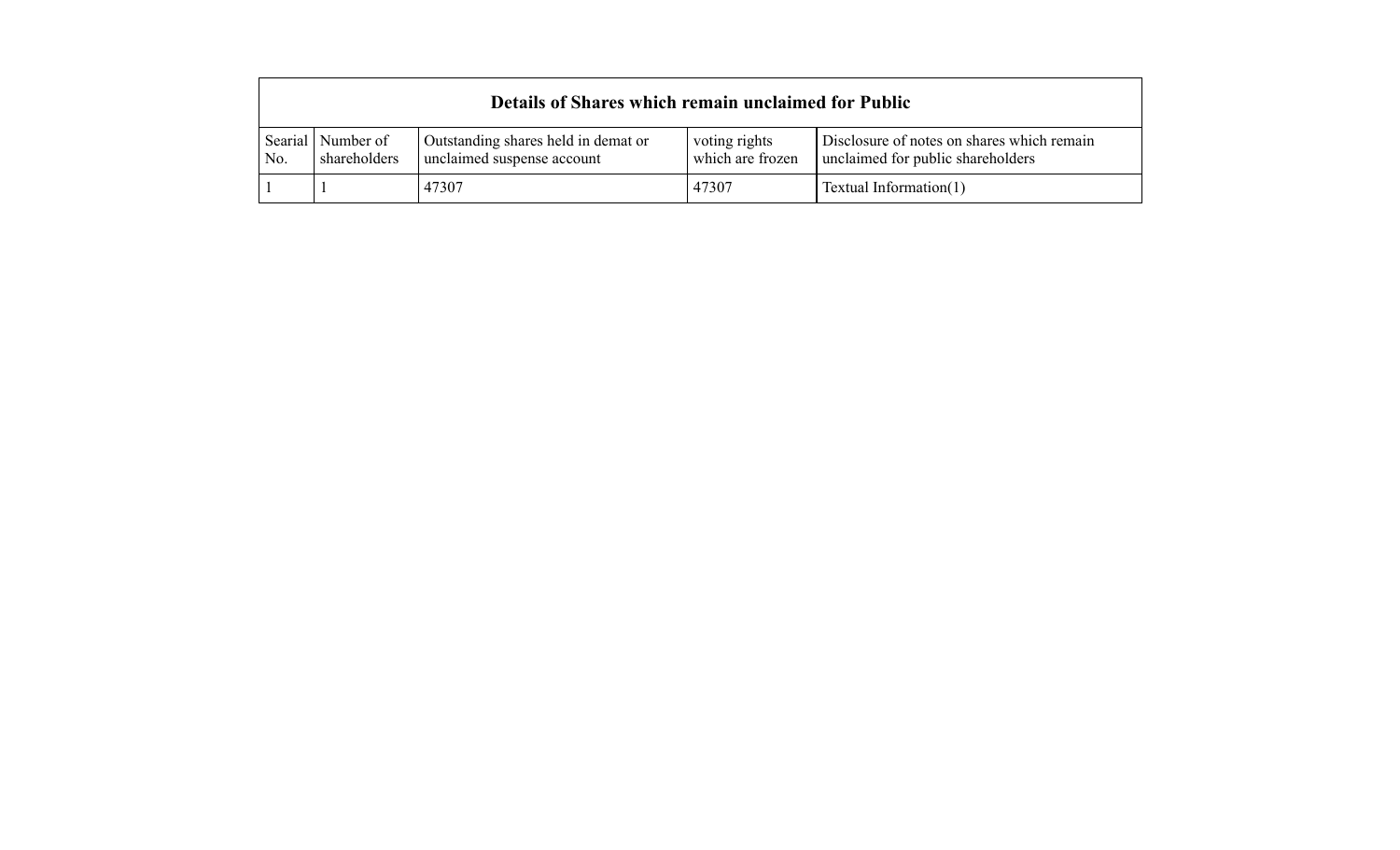|                        |             | <b>Text Block</b> |  |
|------------------------|-------------|-------------------|--|
| Textual Information(1) | <b>IEPF</b> |                   |  |